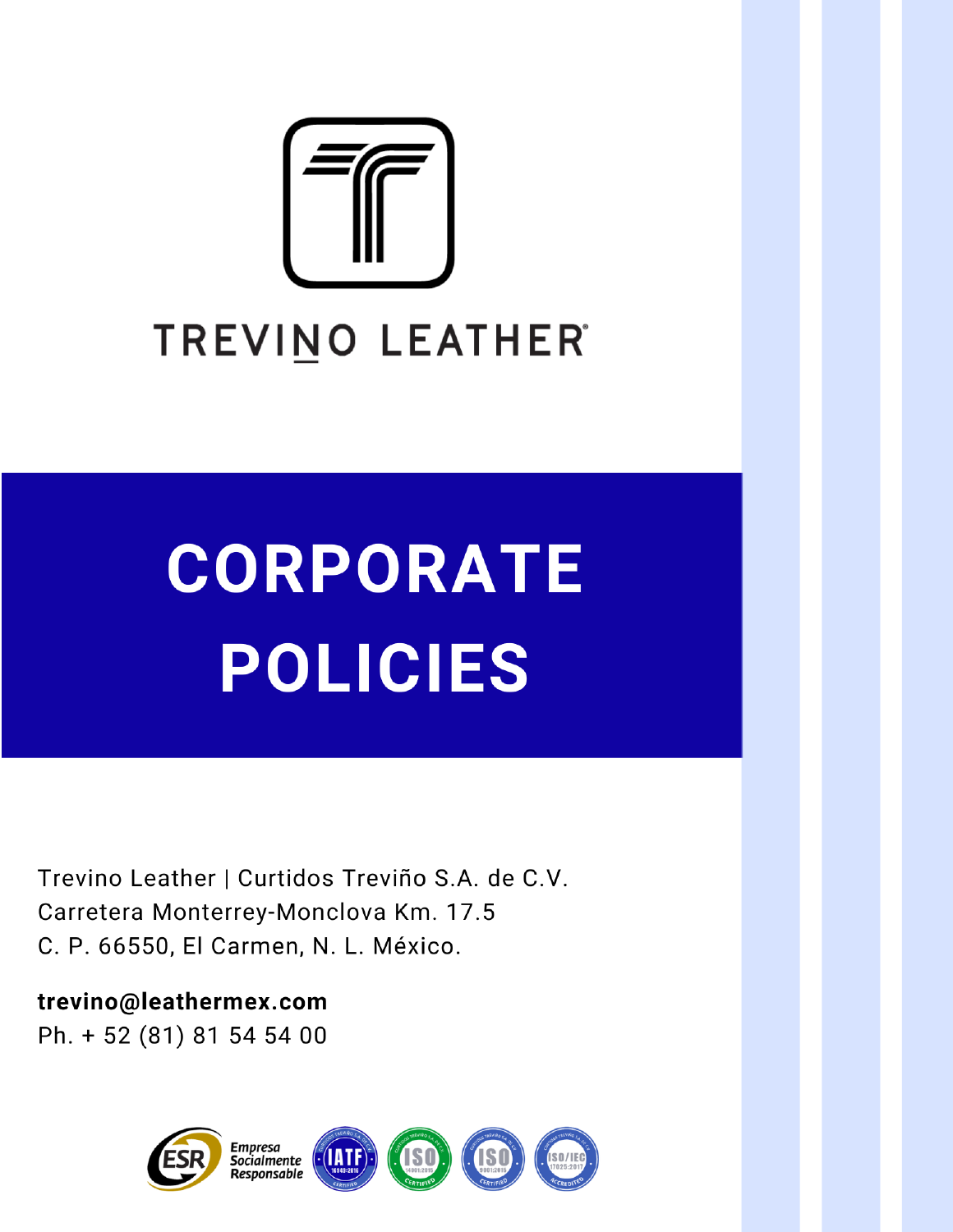# **INDEX**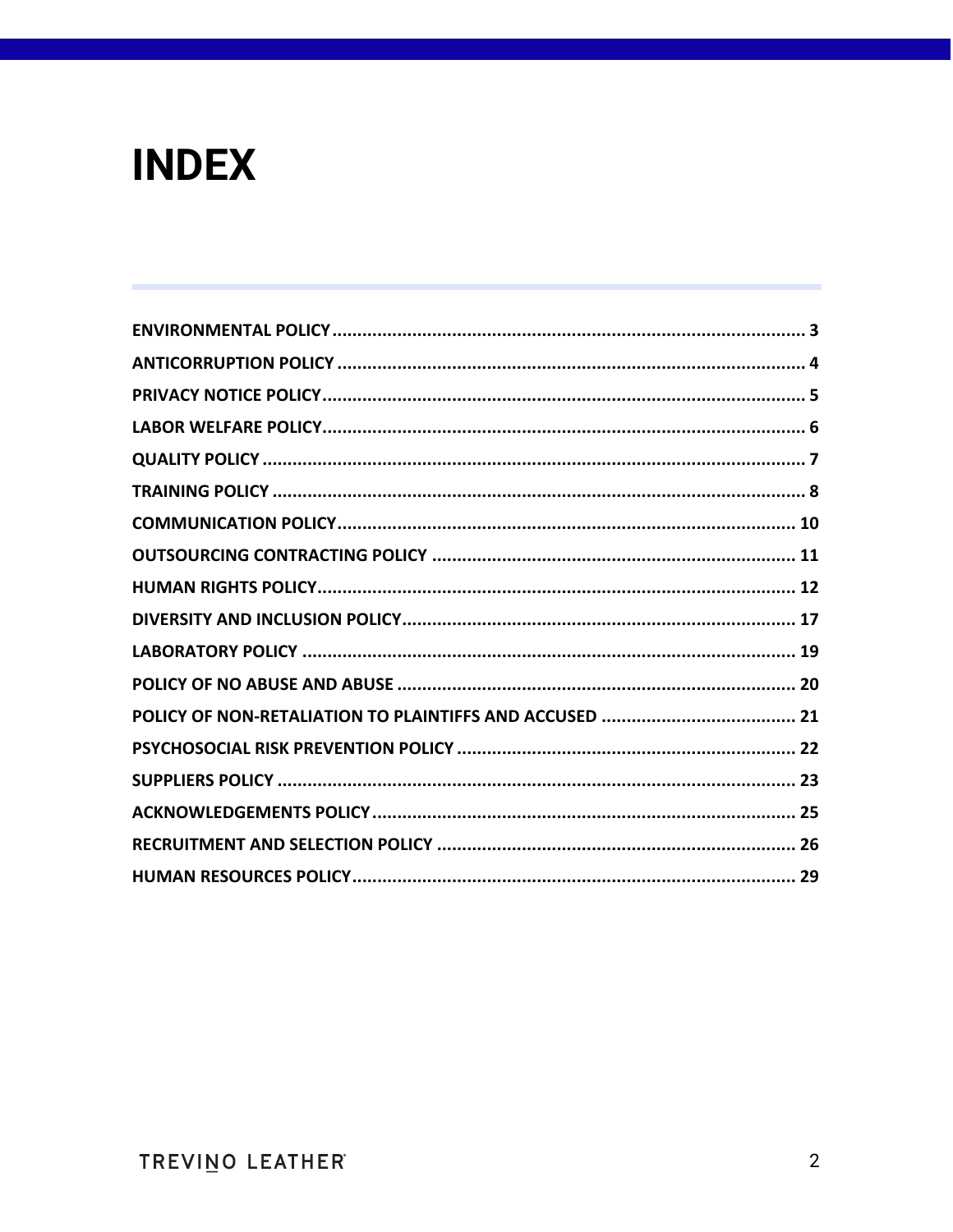

# ENVIRONMENTAL POLICY

At Curtidos Treviño S.A. de C.V., we are a company dedicated to the processing of leather and automotive components, as well as committed to protecting the environment based on the following fundamental principles:

- Compliance with the legal requirements that apply as well as any other requirements that Curtidos Treviño S.A. de C.V. subscribes;
- Consider nature, the magnitude and environmental impact of activities, products and services, as well as apply continuous improvement methods with the purpose of minimizing, mitigating and / or preventing pollution and improving environmental performance;
- Encourage our internal and / or subcontracted personnel, as well as our suppliers, to make good use of resources by applying and respecting our Environmental Management System;

These principles constitute the frame of reference for the establishment of environmental objectives of our environmental management system.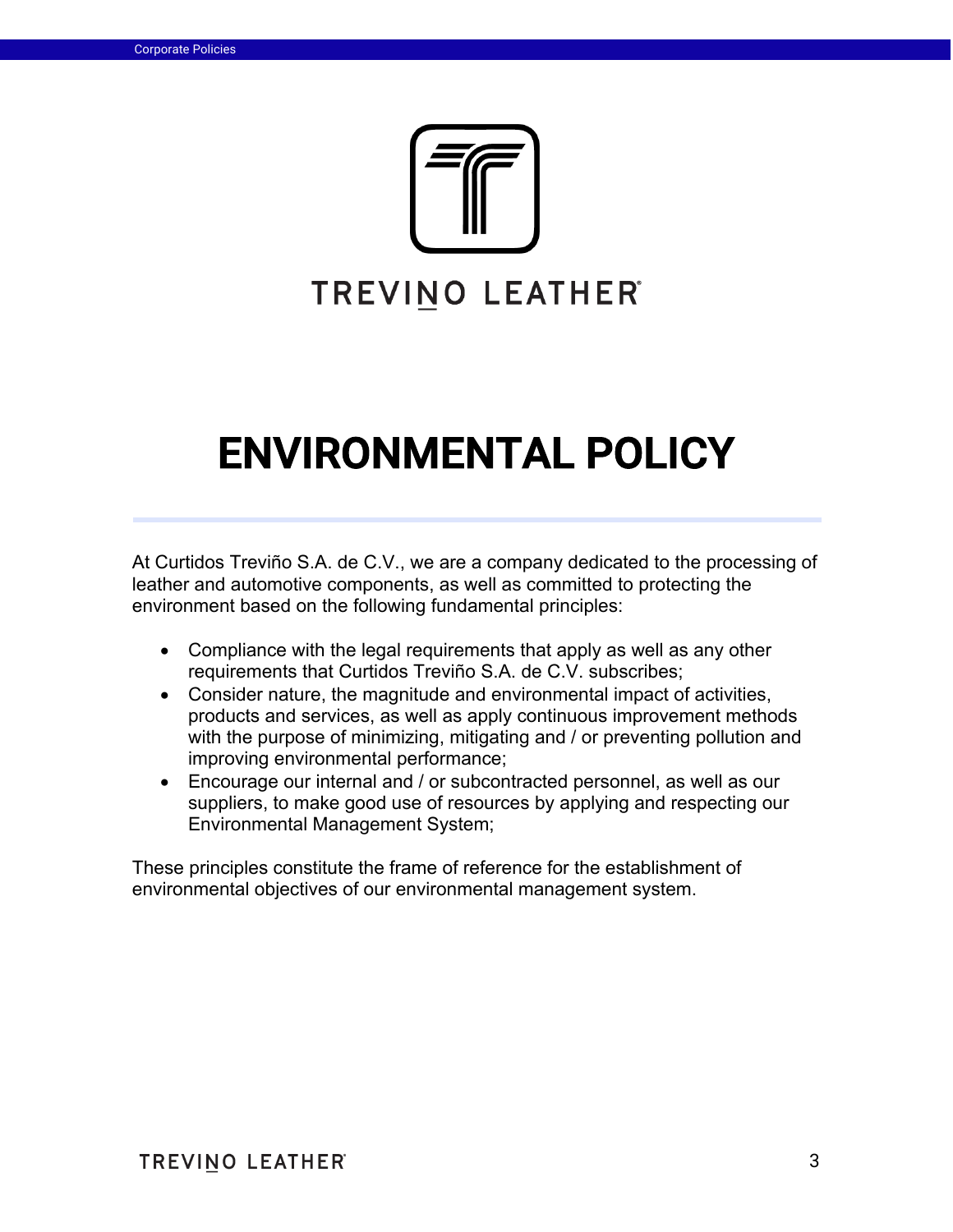

# ANTICORRUPTION POLICY

At Curtidos Treviño we are totally opposed to corruption, which we define as "the use of functions for personal gain".

Therefore, we are committed to taking whatever action is necessary to ensure that both management and employees always act ethically.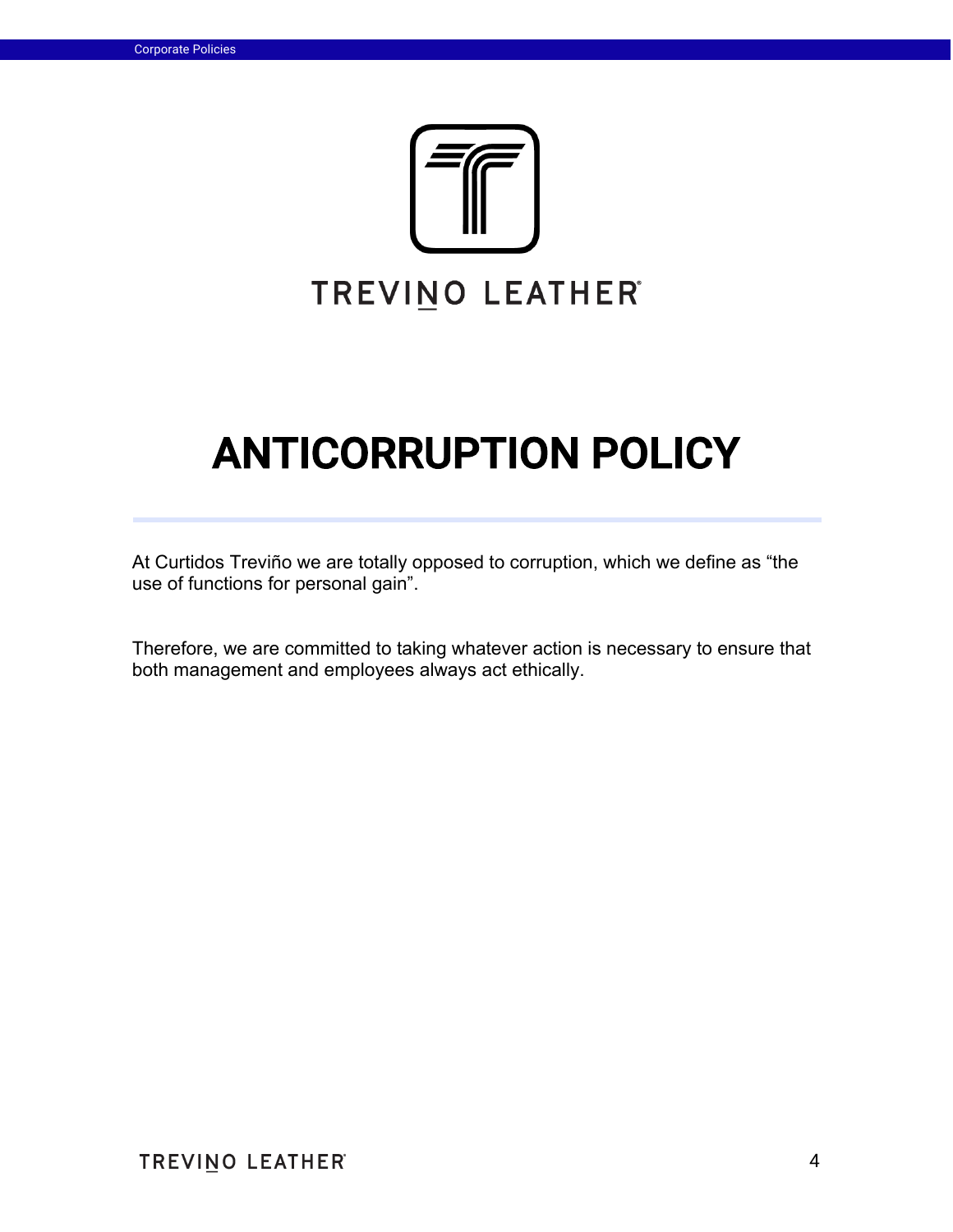

# PRIVACY NOTICE POLICY

At Curtidos Treviño we promise that all personal data obtained from our staff, clients and suppliers will be treated under the strictest security measures that guarantee confidentiality.

Personal information will be used exclusively to follow up on comments, queries, complaints and claims that you present in relation to our products and services, maintain statistical and administrative controls and, where appropriate, for advertising and commercial prospecting purposes.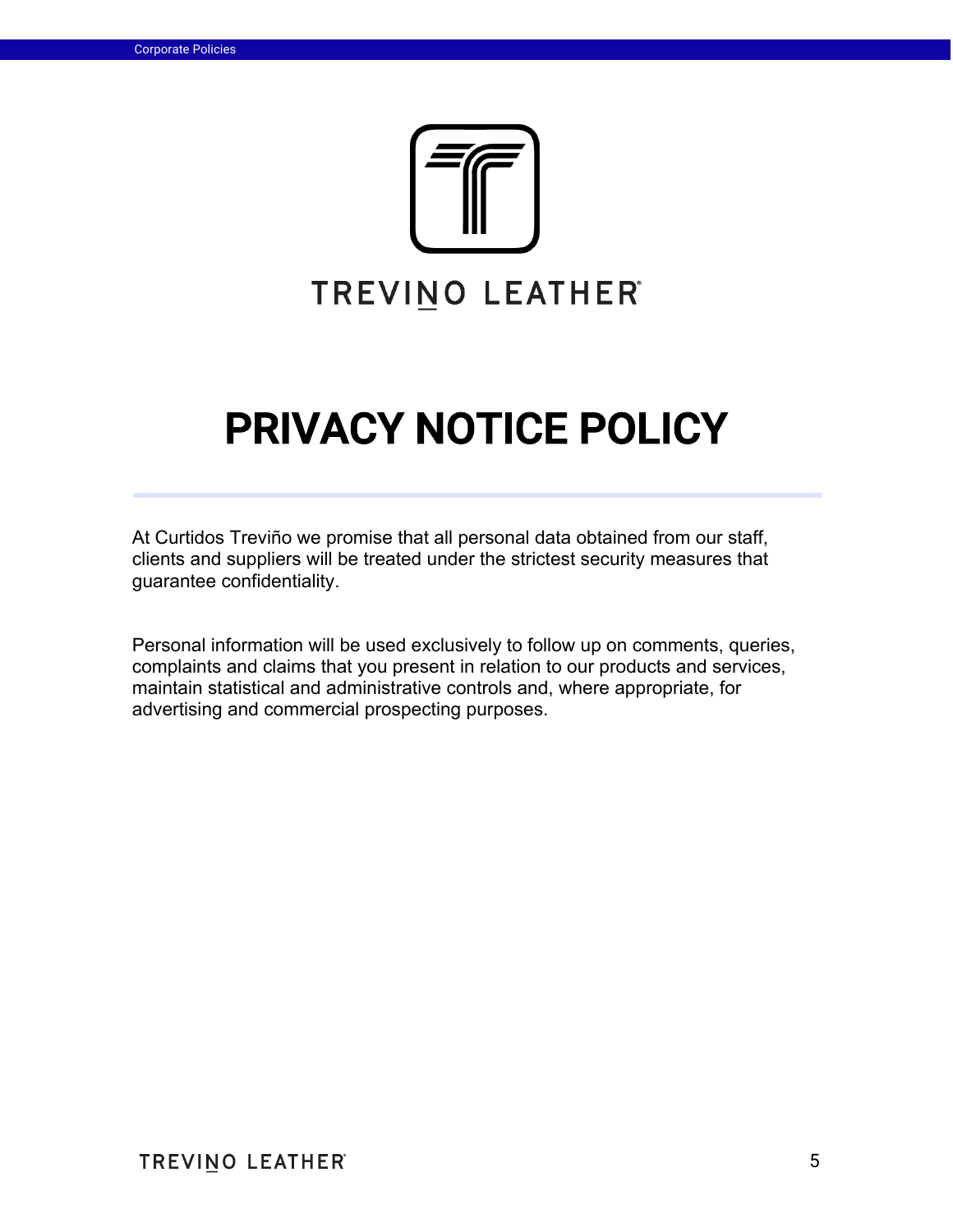

# LABOR WELFARE POLICY

At Curtidos Treviño we contribute to the improvement of the quality of life of all our collaborators, suppliers and partners, providing conditions focused on their wellbeing as a reference to their lifestyle.

With the focus of improving work well-being and healthy lifestyles, the following concepts were defined:

- Prevention of occupational risks and the promotion of health and well-being in all activities and decisions, at all levels of the Organization.
- Seek to have wellness programs that facilitate the development of the individual skills of each employee in an inclusive teamwork environment.
- Have a fair, equal and inclusive welfare work scheme that is aligned with the personal growth and that of the families of our collaborators.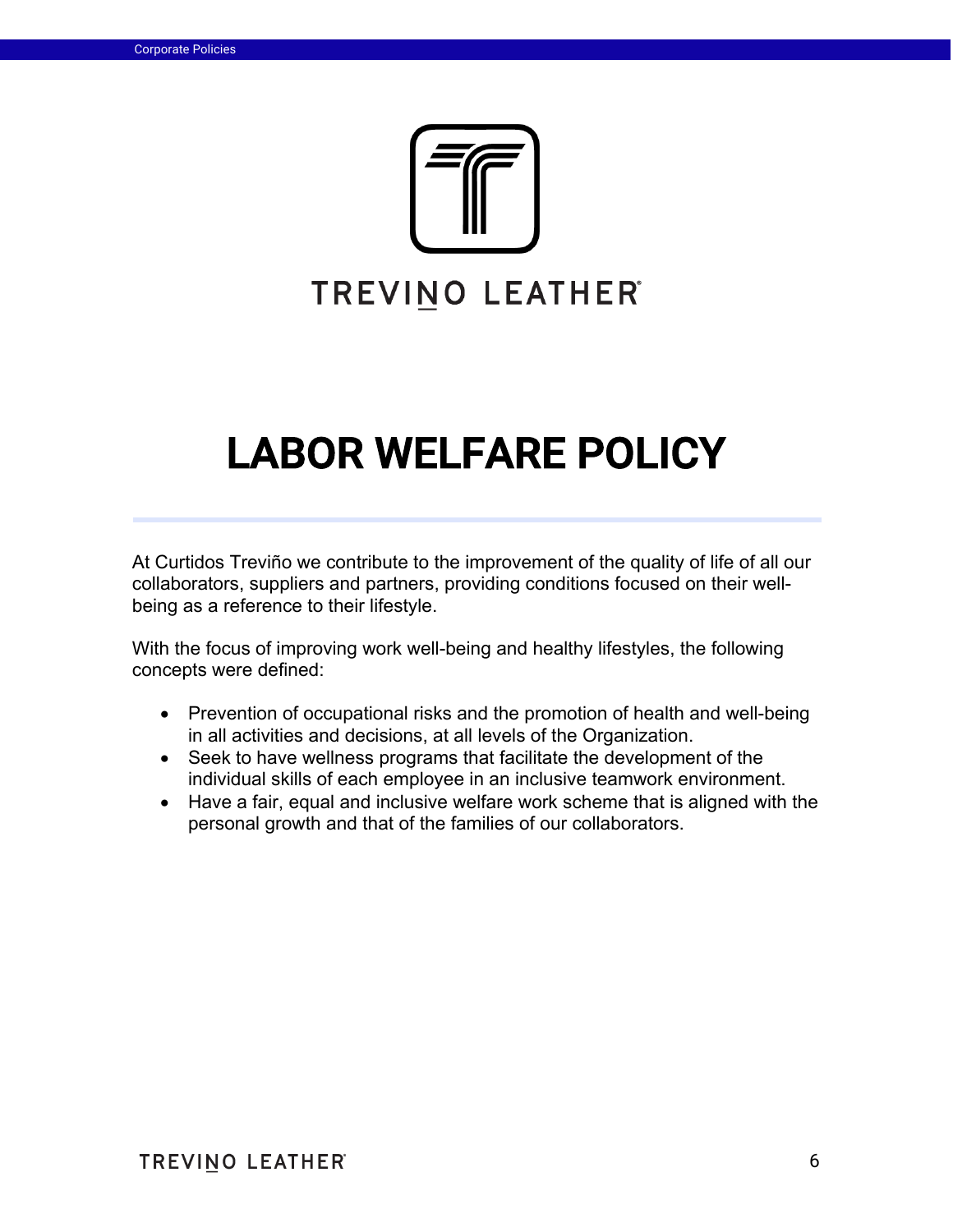

# QUALITY POLICY

Process leather that fully meets the expectations of each client in quality, profitability and delivery.

Fulfilling the applicable requirements, quality objectives and strategic direction.

Working day by day towards the reduction of risks and for the continuous improvement of the Quality Management System.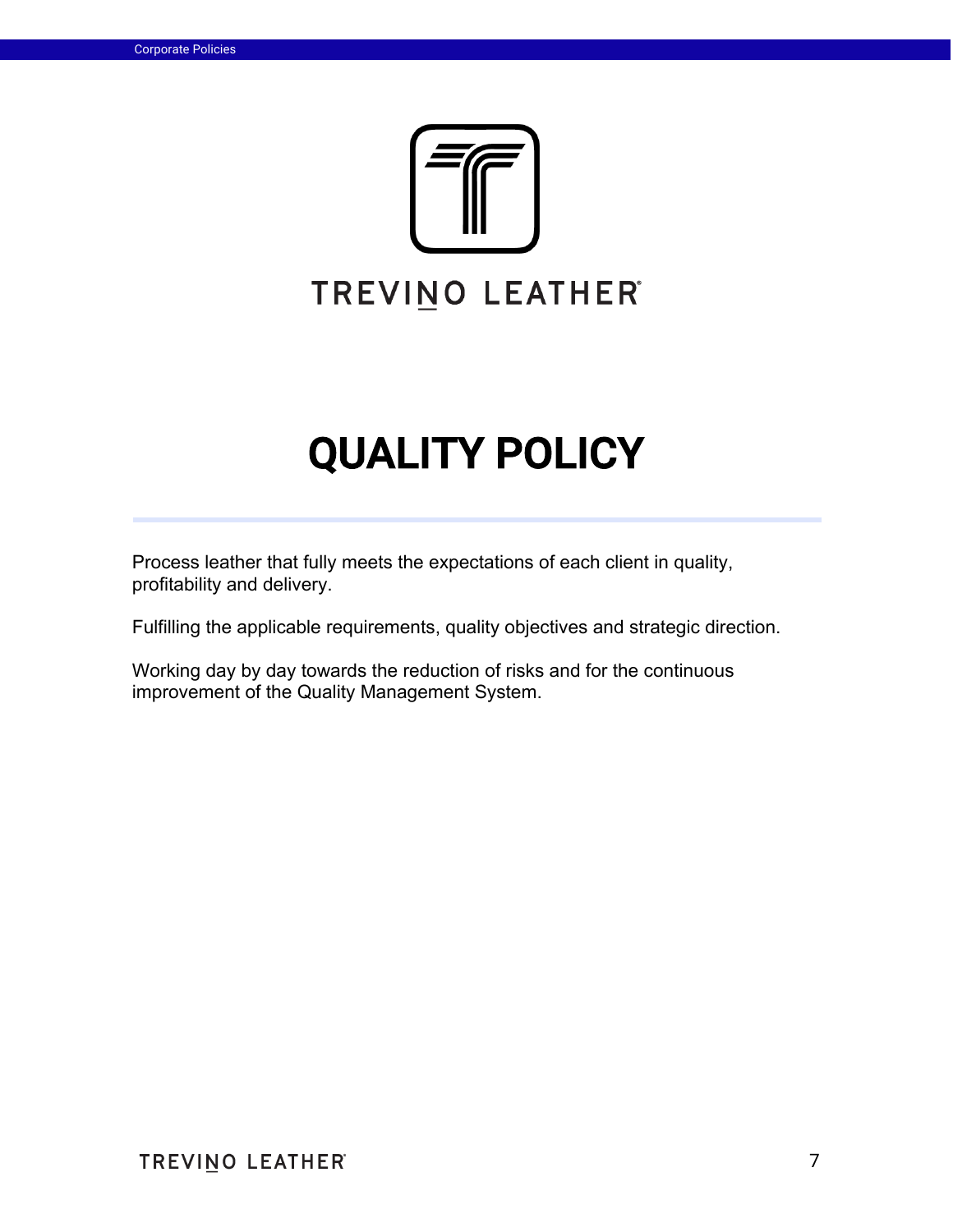

# TRAINING POLICY

All Curtidos Treviño employees must accredit a minimum of required hours of training, depending on their position. It will be the responsibility of the Area Manager or the immediate supervisor to present to human resources the training needs they require and suggest for their team, as well as to inform the employees of the mandatory and available courses according to the needs of their position.

The company must present an annual training calendar according to the needs of the personnel and the budget authorized by management, which helps to improve the capacities and abilities of the company's collaborators.

It will be the responsibility of the employees to schedule, attend and approve the required courses according to their position. All employees must receive a mandatory induction course to familiarize them with the company.

The Training Department must coordinate the different areas that will be responsible for imparting general induction courses to new employees; In these courses that will be taught weekly, the collaborator must know everything related to the company in terms of human resources, health and safety, payroll, quality, 5s and the environment. The company must at all times consider in its training material all the necessary elements for employees with any physical limitation or disability.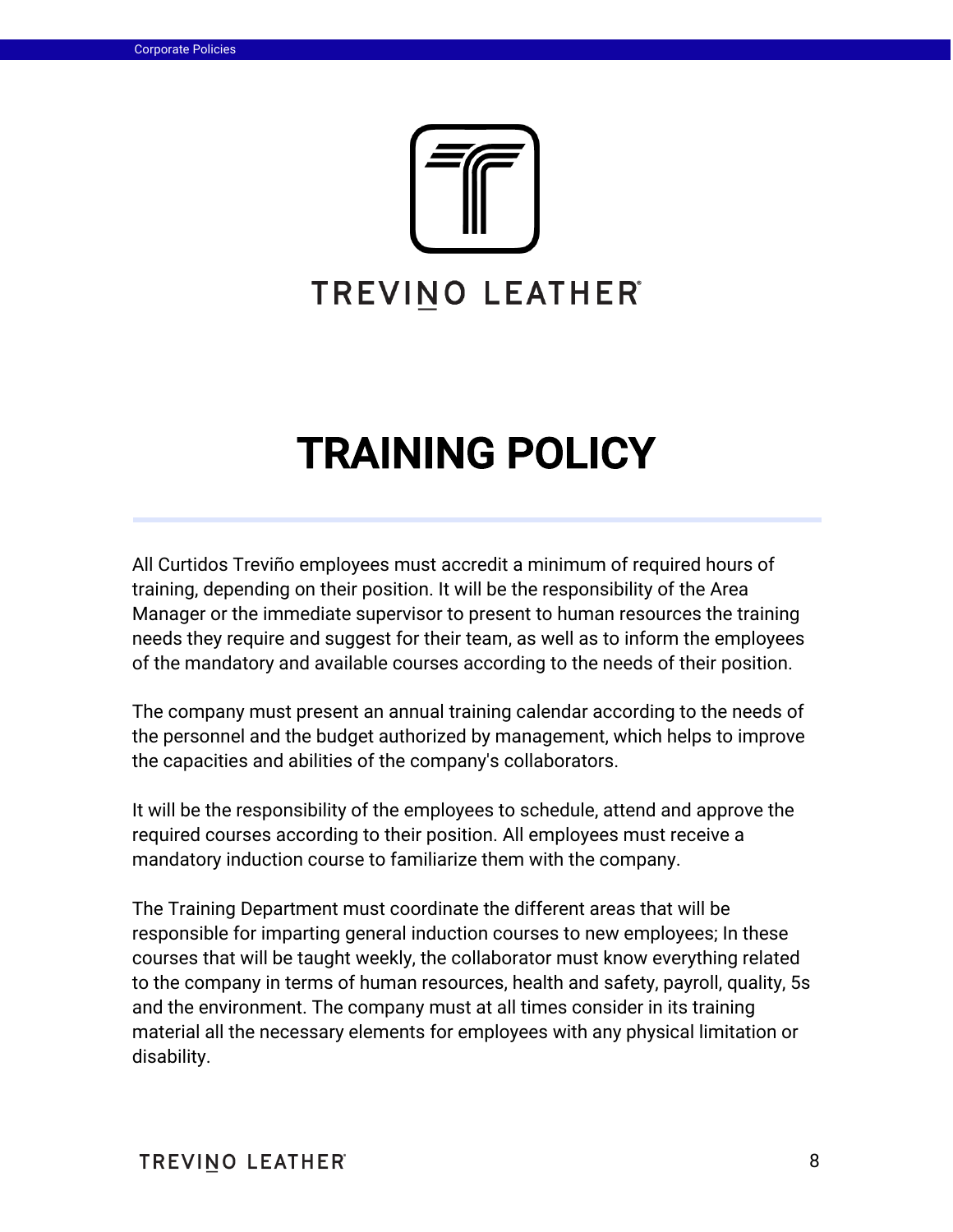It will be the responsibility of the immediate supervisor, to coordinate the training for the position of the employee after the general induction. In the case of promotion or hiring, the immediate supervisor must assign a person who will be responsible for training in the activities of the position.

It will be the responsibility of the employee assigned to give the training, explain in detail the activities of the position, as well as give examples that facilitate learning. This process should be repeated as many times as necessary to achieve the desired quality in the activities.

All training given will end with an evaluation according to the frequency established in the area's own procedures.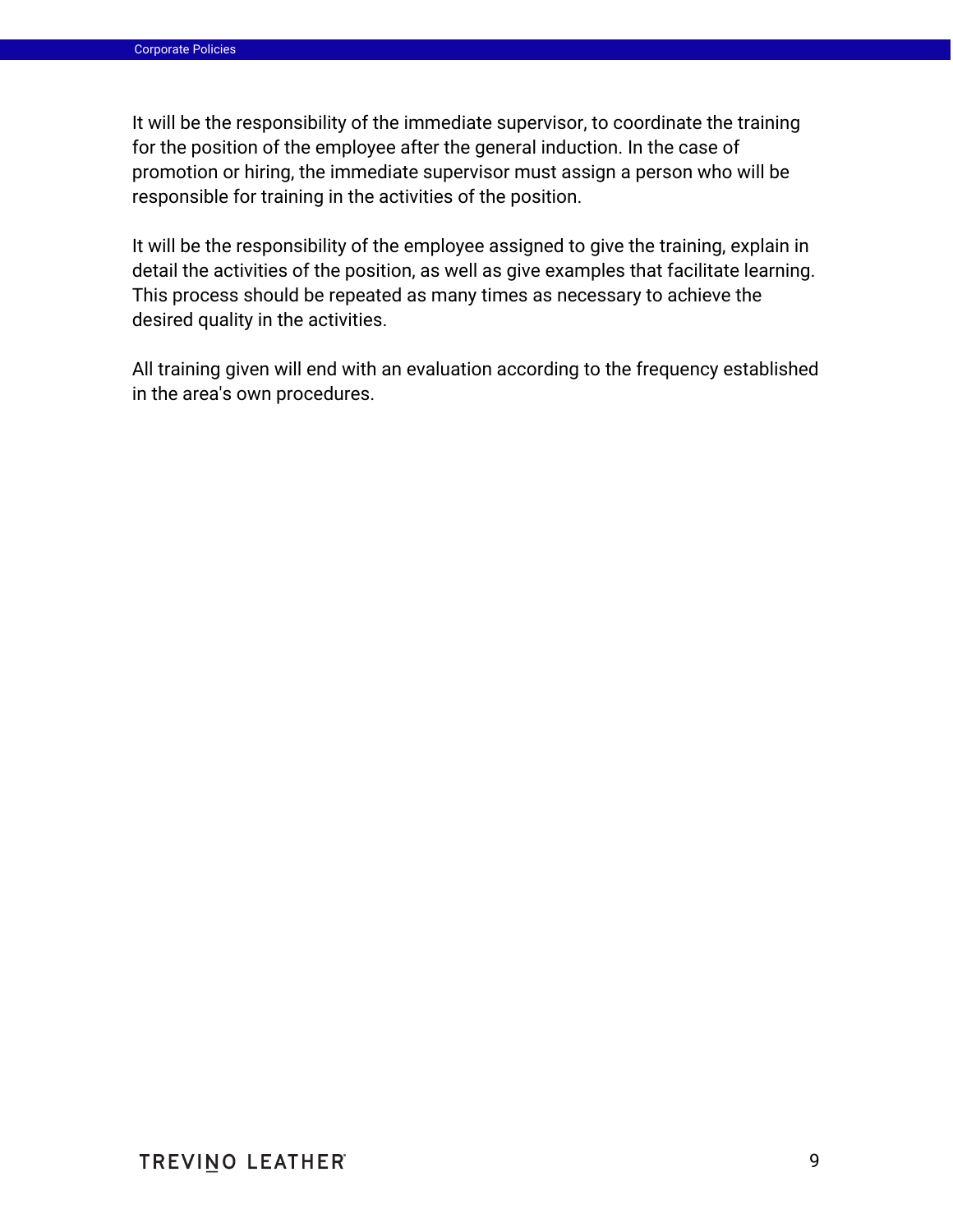

# COMMUNICATION POLICY

Our goal at Curtidos Treviño is to develop communication actions aimed at promoting the good reputation of our company through the creation, development and dissemination of its image, with honesty, integrity, transparency and responsibility, to provide truthful and clear information, maintaining the coherence between the messages issued, both external and internal, in any of its channels, by all areas of the organization.

We consider that communication actions are a strategic value, that they help the company to achieve its corporate and business objectives and that they must be governed by the following principles:

- Preserve and promote the image and reputation of Curtidos Treviño
- Manage proactive and planned communication with our stakeholders
- Actively collaborate in the generation of internal culture
- Continuous improvement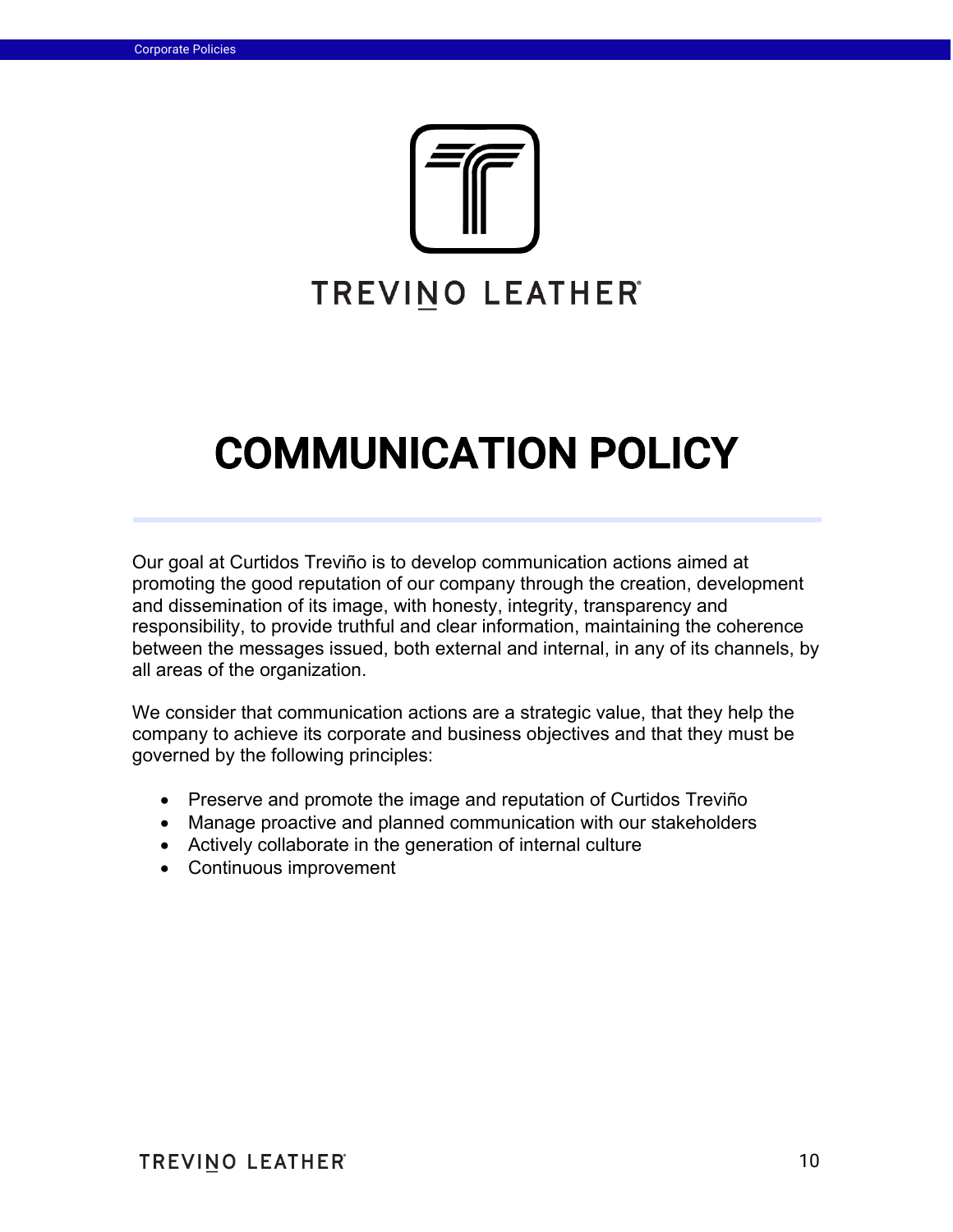

# OUTSOURCING CONTRACTING **POLICY**

The company will guarantee that the legal and human rights of the people who work for the companies subcontracted by Curtidos Treviño are respected.

Curtidos Treviño will no longer have commercial relationships with the subcontracted company or companies that present significant violations of these rights.

The subcontracted provider must guarantee that it complies with its obligations before all the authorities of the country in which it operates and is incorporated.

The company and the subcontracted personnel must comply 100% with the commercial and confidentiality agreements signed with Curtidos Treviño. In addition, you must adhere to compliance with the internal regulations and procedures, code of ethics and sanctions established by Curtidos Treviño.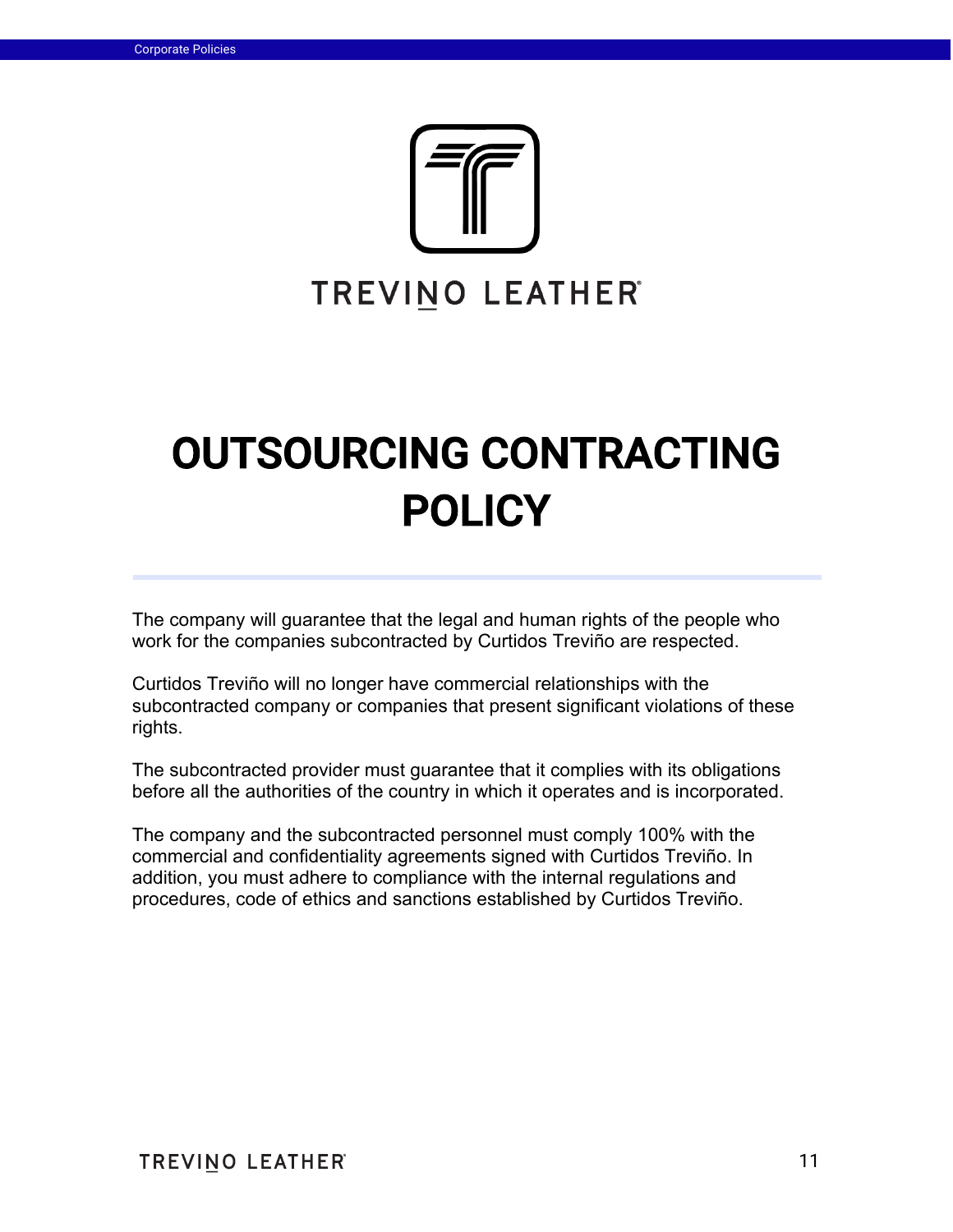

# HUMAN RIGHTS POLICY

THE GENERAL ASSEMBLY proclaims this UNIVERSAL DECLARATION OF HUMAN RIGHTS as a common ideal for which all people and nations should strive, so that both individuals and institutions, constantly drawing inspiration from it, promote, through teaching and education, respect for these rights and freedoms, and ensure, through progressive national and international measures, their universal and effective recognition and application, both among the people of the Member States and among those of the territories placed under their jurisdiction. Therefore, Curtidos Treviño is committed to complying with them and promoting them as an important practice among all its stakeholders.

### **Article 1.**

All human beings are born free and equal in dignity and rights and, endowed as they are with reason and conscience, must behave fraternally with one another.

### **Article 2.**

Everyone has all the rights and freedoms proclaimed in this Declaration, without any distinction of race, color, sex, language, religion, political opinion or of any other nature, national or social origin, economic position, birth or any other condition. In addition, no distinction will be made based on the political, legal or international condition of the country or territory on whose jurisdiction a person depends, whether it is an independent country, or a territory under fiduciary administration, not autonomous or subject to any another limitation of sovereignty.

#### **Article 3.**

Every individual has the right to life, liberty and personal security.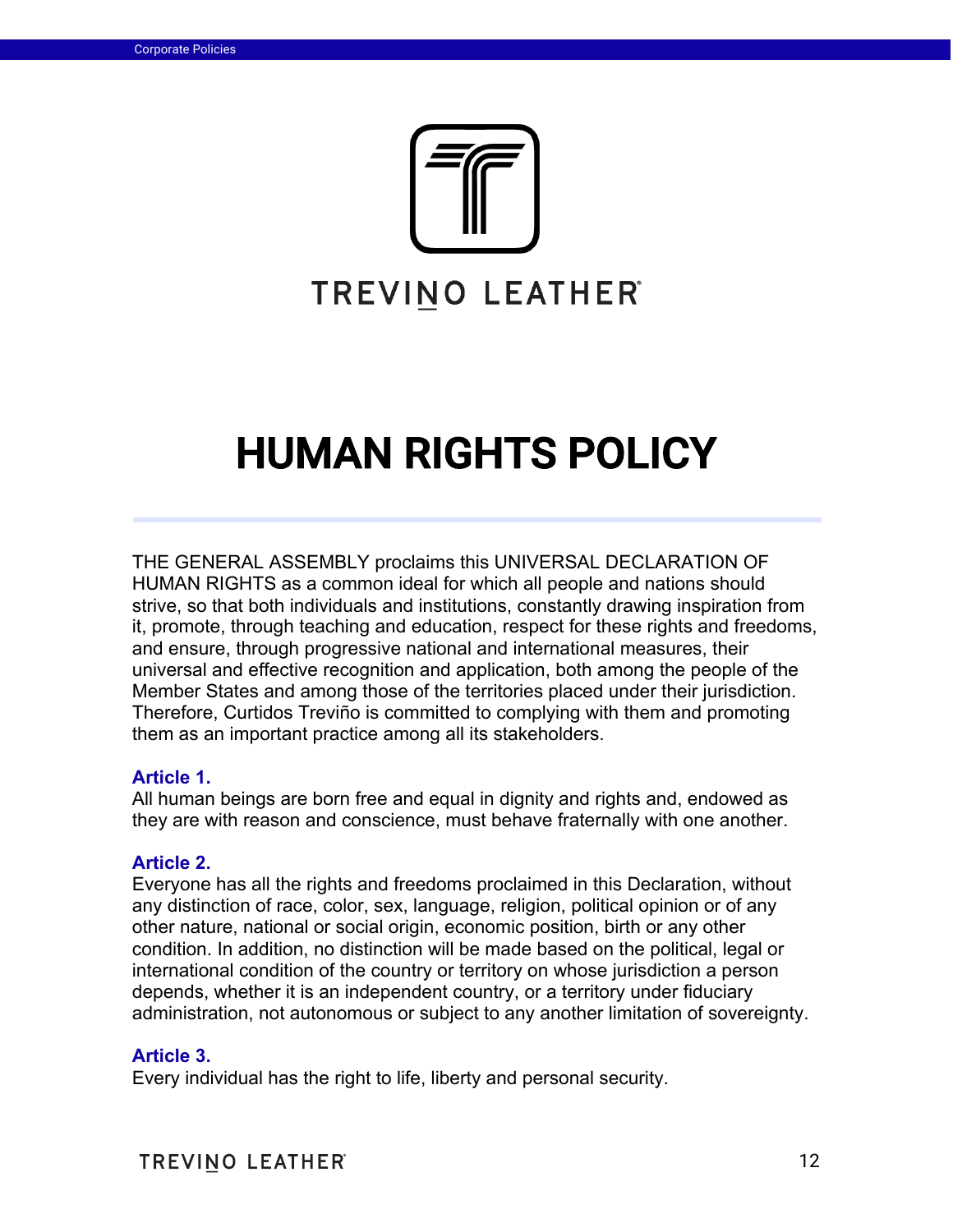#### **Article 4.**

No one will be held in slavery or servitude, slavery and the slave trade are prohibited in all their forms.

### **Article 5.**

No one shall be subjected to torture or to cruel, inhuman or degrading treatment or punishment.

### **Article 6.**

Every human being has the right, everywhere, to the recognition of his legal personality.

### **Article 7.**

All are equal before the law and are entitled, without distinction, to equal protection of the law. Everyone is entitled to equal protection against any discrimination that violates this Declaration and against any provocation to such discrimination.

### **Article 8.**

Every person has the right to an effective recourse before the competent national courts, which protects them against acts that violate their fundamental rights recognized by the constitution or by law.

### **Article 9.**

No one shall be subjected to arbitrary arrest, detention or exile.

### **Article 10.**

Every person has the right, under conditions of full equality, to be heard publicly and fairly by an independent and impartial court, for the determination of his rights and obligations or for the examination of any accusation against him in criminal matters.

### **Article 11.**

- 1. Every person accused of a crime has the right to be presumed innocent until proven guilty, in accordance with the law and in a public trial in which all the necessary guarantees for his defense have been assured.
- 2. No one shall be convicted for acts or omissions that at the time of their commission were not criminal according to national or international law. Neither shall a more serious penalty be imposed than that applicable at the time of the commission of the crime.

### **Article 12.**

No one shall be the object of arbitrary interference with his private life, his family, his home or his correspondence, nor of attacks on his honor or reputation. Everyone has the right to the protection of the law against such interference or attacks.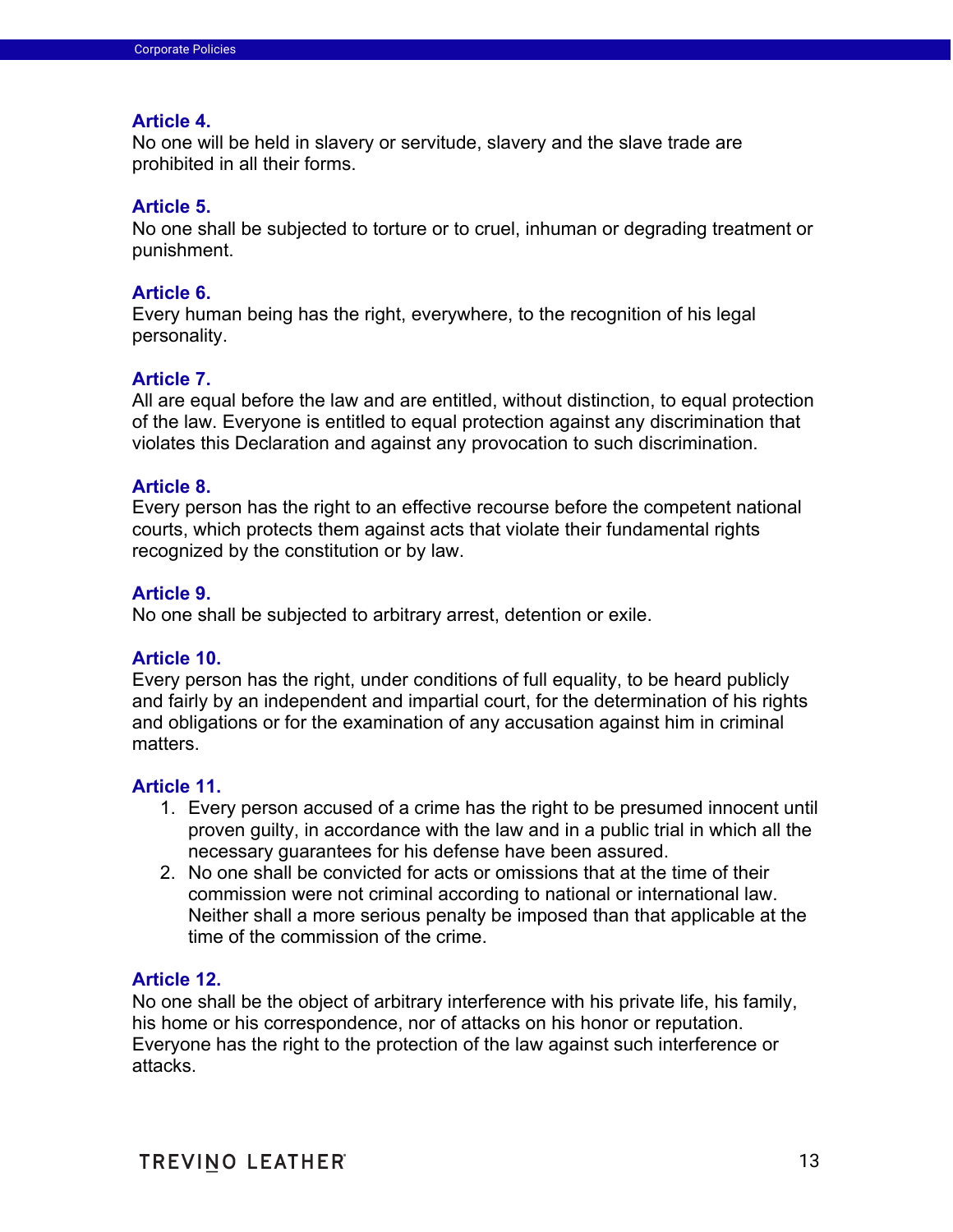### **Article 13.**

- 1. Everyone has the right to move freely and to choose his residence in the territory of a State.
- 2. Everyone has the right to leave any country, including his own, and to return to his country.

# **Article 14.**

- 1. In the event of persecution, everyone has the right to seek asylum, and to enjoy it, in any country.
- 2. This right may not be invoked against a legal action genuinely originated by common crimes or by acts contrary to the purposes and principles of the United Nations.

# **Article 15.**

- 1. Everyone has the right to a nationality.
- 2. No one shall be arbitrarily deprived of his nationality or of the right to change his nationality.

## **Article 16.**

- 1. Men and women, starting from the age of marriage, have the right, without any restriction on grounds of race, nationality or religion, to marry and start a family, and shall enjoy equal rights regarding marriage, during marriage and in the event of dissolution of the marriage.
- 2. Only with the free and full consent of the future spouses may they get married.
- 3. The family is the natural and fundamental element of society and has the right to the protection of society and the State.

## **Article 17.**

- 1. Everyone has the right to property, individually and collectively.
- 2. No one shall be arbitrarily deprived of his property.

## **Article 18.**

Everyone has the right to freedom of thought, conscience and religion; This right includes the freedom to change your religion or belief, as well as the freedom to manifest your religion or belief, individually and collectively, both in public and in private, through teaching, practice, worship and observance.

## **Article 19.**

Every individual has the right to freedom of opinion and expression; This right includes the right not to be disturbed because of one´s opinions, to investigate and receive information and opinions, and to disseminate them, without limitation of borders, by any means of expression.

## **Article 20.**

- 1. Everyone has the right to freedom of peaceful assembly and association.
- 2. No one may be forced to belong to an association.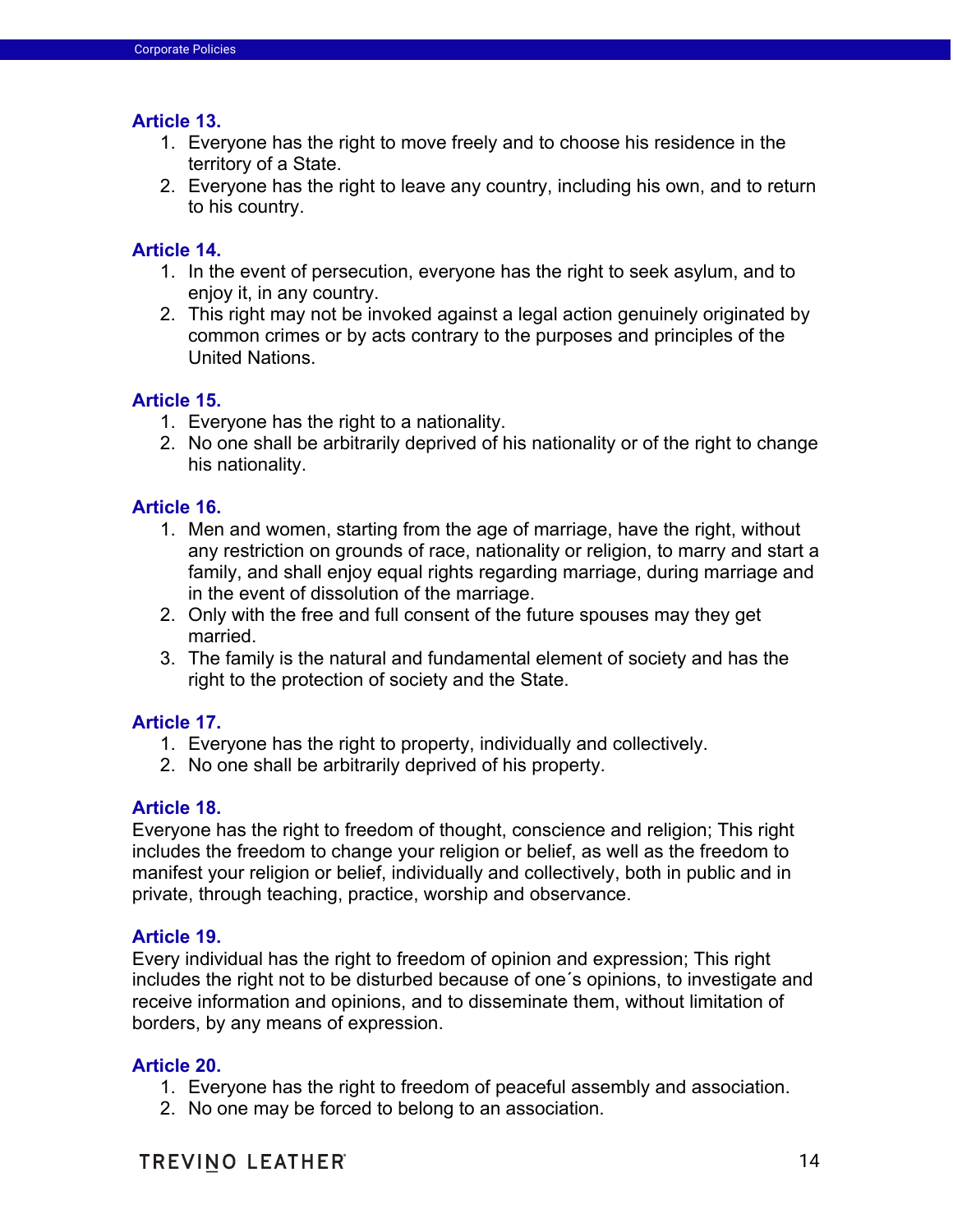### **Article 21.**

- 1. Everyone has the right to participate in the government of his country, directly or through freely chosen representatives.
- 2. Everyone has the right of access, under conditions of equality, to public service in his country.
- 3. The will of the people is the basis of the authority of public power; This will be expressed through authentic elections that will be held periodically, by universal and equal vote and by secret ballot or other equivalent procedure that guarantees freedom of vote.

### **Article 22.**

Every person, as a member of society, has the right to social security, and to obtain, through national efforts and international cooperation, taking into account the organization and resources of each State, the satisfaction of economic, social and cultural rights, indispensable to their dignity and to the free development of their personality.

### **Article 23.**

- 1. Everyone has the right to work, to free choice of work, to just and satisfactory working conditions and to protection against unemployment.
- 2. Everyone has the right, without any discrimination, to equal pay for equal work.
- 3. Every person who works has the right to fair and satisfactory compensation, which ensures him/her, as well as his/her family, an existence in accordance with human dignity and which will be supplemented, if necessary, by any other means of social protection.
- 4. Everyone has the right to form unions and to organize for the defense of their interests.

## **Article 24.**

Everyone has the right to rest, to enjoy free time, to a reasonable limitation of the duration of work and to periodic paid vacations.

### **Article 25.**

- 1. Everyone has the right to an adequate standard of living that assures him/her, as well as his/her family, health and well-being, and especially food, clothing, housing, medical assistance and the necessary social services; everyone is also entitled to insurance in the event of unemployment, illness, disability, widowhood, old age or other cases of loss of source of livelihood due to circumstances independent of your will.
- 2. Motherhood and childhood have the right to special care and assistance. All children, born in wedlock or out of wedlock, have the right to equal social protection.

### **Article 26.**

1. Everyone has the right to education. Education should be free, at least with regard to elementary and fundamental instruction. Elementary instruction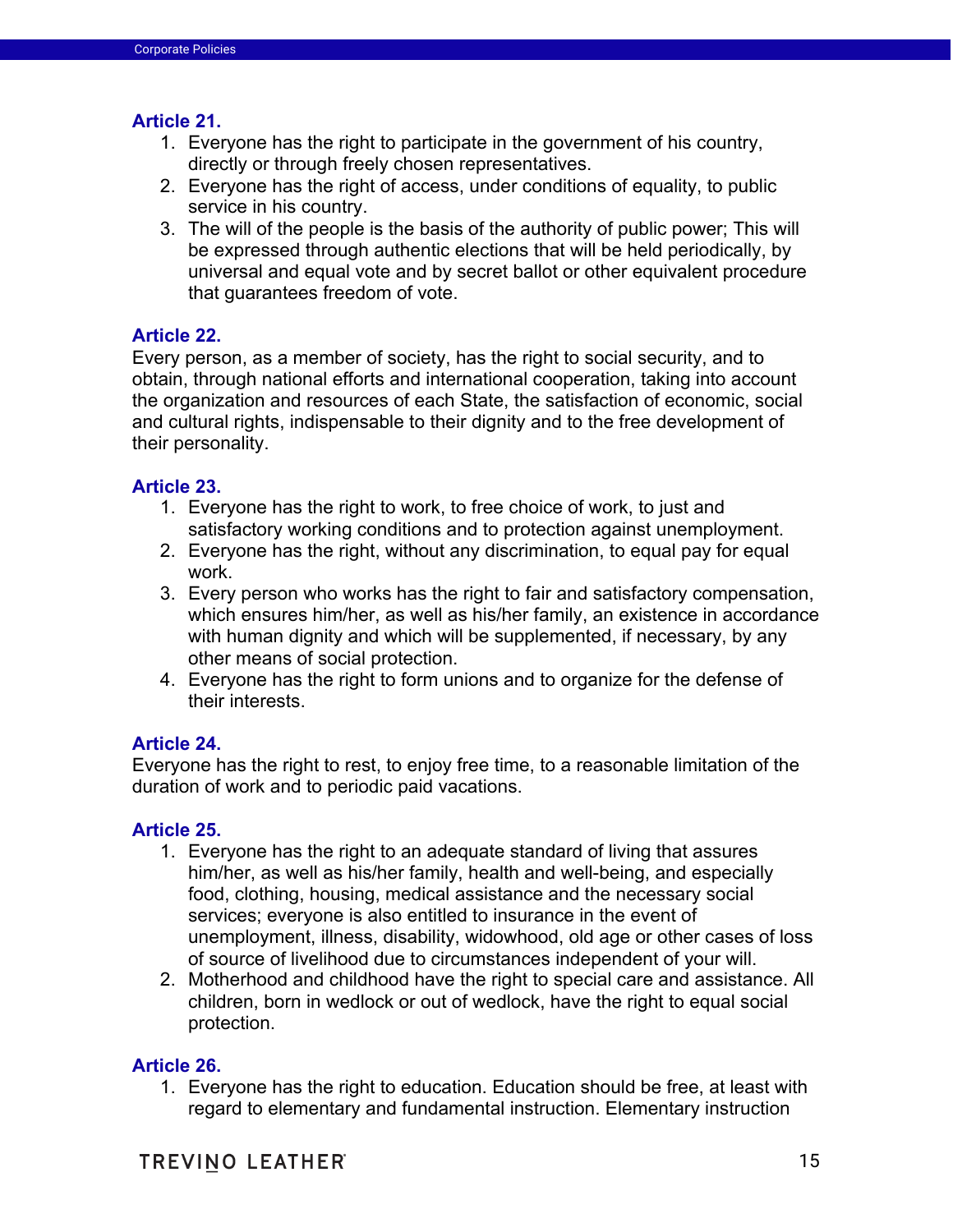will be mandatory. Technical and professional instruction must be generalized; access to higher education will be the same for all, depending on the respective merits.

- 2. Education shall have as its objective the full development of the human personality and the strengthening of respect for human rights and fundamental freedoms; It will promote understanding, tolerance and friendship among all nations and all ethnic or religious groups, and will promote the development of United Nations peacekeeping activities.
- 3. Parents will have a preferential right to choose the type of education to be given to their children.

## **Article 27.**

- 1. Everyone has the right to freely take part in the cultural life of the community, to enjoy the arts and to participate in scientific progress and the benefits that result from it.
- 2. Every person has the right to the protection of the moral and material interests that correspond to him/her by reason of the scientific, literary or artistic productions of which he/she is the author.

### **Article 28.**

Everyone has the right to establish a social and international order in which the rights and freedoms proclaimed in this Declaration are fully effective.

## **Article 29.**

- 1. Everyone has duties to the community, since only in it can he freely and fully develop his personality.
- 2. In the exercise of their rights and in the enjoyment of their freedoms, every person will only be subject to the limitations established by law with the sole purpose of ensuring the recognition and respect of the rights and freedoms of others, and to satisfy the just demands of morals, public order and the general welfare in a democratic society.
- 3. These rights and freedoms may not, in any case, be exercised in opposition to the purposes and principles of the United Nations.

### **Article 30.**

Nothing in this Declaration may be interpreted in the sense that it confers any right to the State, to a group or to a person, to undertake and develop activities or carry out acts aimed at the suppression of any of the rights and freedoms proclaimed in this Declaration.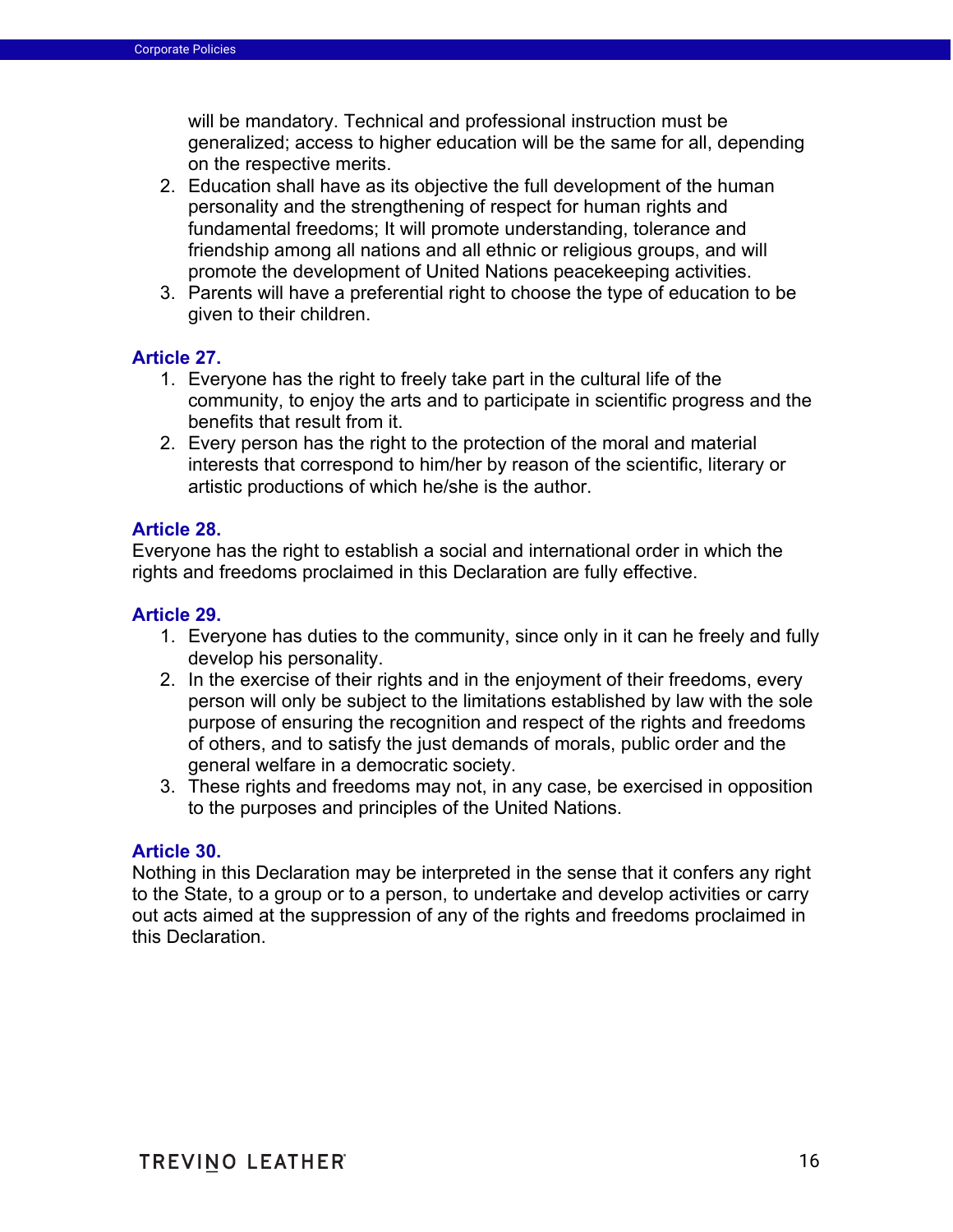

# DIVERSITY AND INCLUSION POLICY

No person in Curtidos Treviño will be subject to discrimination based on race, marital status, union membership, physical disability, illness, religion, sexual orientation, political opinion, age, nationality or gender, or any other condition protected by law that affects any right fundamental of people. The company will seek to guarantee equal opportunities for all the people who work in the organization.

In our organization we work in an inclusive culture, where everyone feels valued and respected, and where they can fully contribute to the achievement of the objectives. It seeks to eliminate barriers that may stop full participation in the workplace and / or having the same opportunities. Likewise, we guarantee that the remuneration of our collaborators meets only criteria of merit and ability in relation to the requirements of the job.

The values of inclusion and equal opportunities are communicated through our recruitment and selection policies, where equal employment conditions are guaranteed for all employees equally.

At Curtidos Treviño we strive to create a work environment focused on equality, acceptance and understanding, where all employees have the freedom to express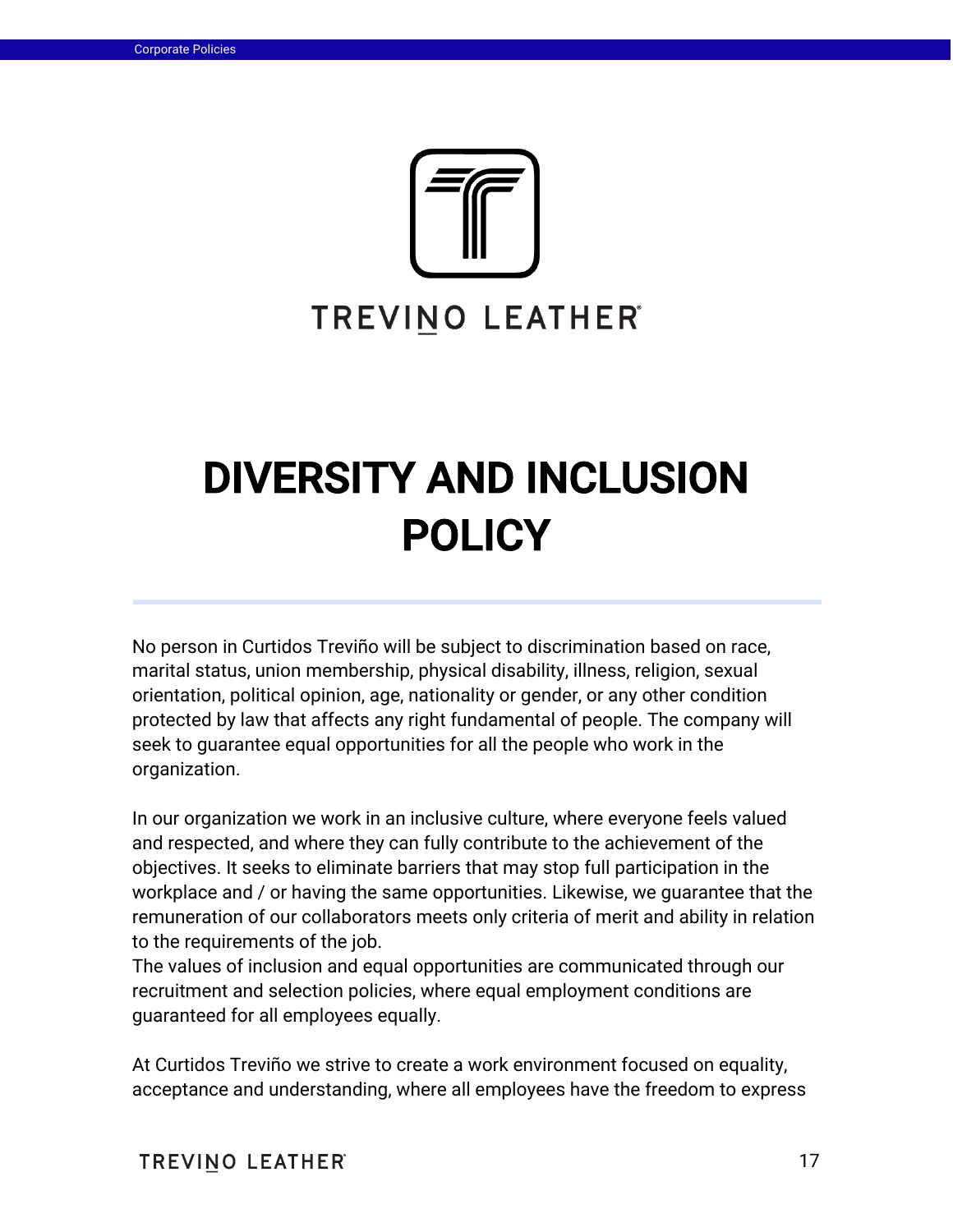their ideas and be heard. For this purpose, we have different ways to express any comment, complaint or suggestion of any kind. Discrimination of any kind is not tolerated and, in the event of an alleged event, we have the appropriate systems and mechanisms so that employees can report them.

OUR COMMITMENTS IN DIVERSITY AND INCLUSION ARE:

- Promote and defend the human rights of employees
- Promote equal pay
- Respect diversity
- Combat and punish discrimination of any kind
- Establish clear measures and mechanisms to prevent, address, punish and eradicate harassment in the workplace
- Generate a work environment free of violence
- Promote the communion of work, personal and family life
- Ensure inclusive and non-discriminatory internal and external advertising and communication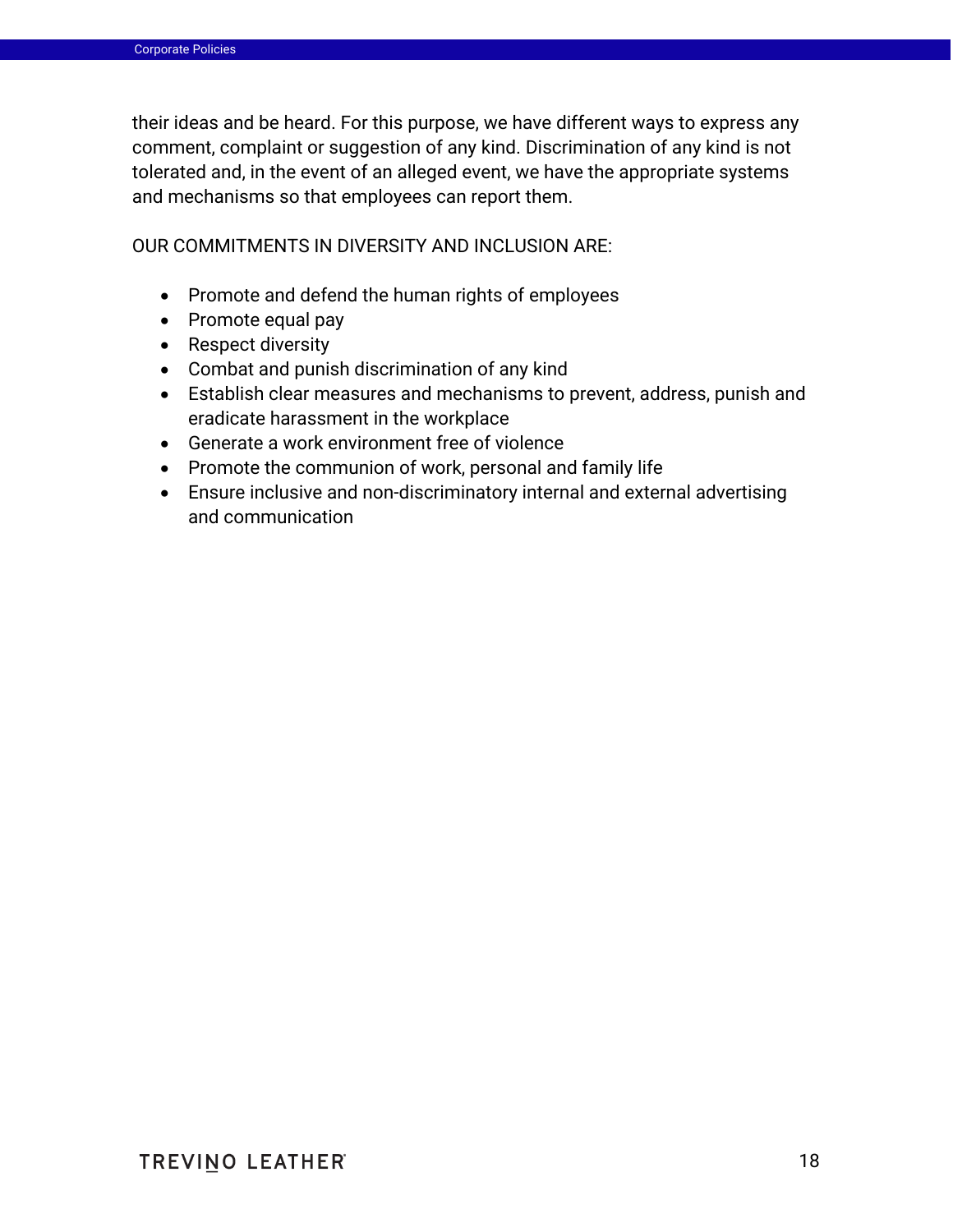

# LABORATORY POLICY

The Laboratory at Curtidos Treviño S.A de C.V. offers a coherent operation in the testing area to generate high rates of satisfaction for our clients, always committed to impartiality and confidentiality, for this purpose our staff remains in permanent training to improve competence through evaluation programs, to generate services that comply with national and international standards.

The laboratory staff is committed to the development and implementation of the management system and to continually improving its effectiveness.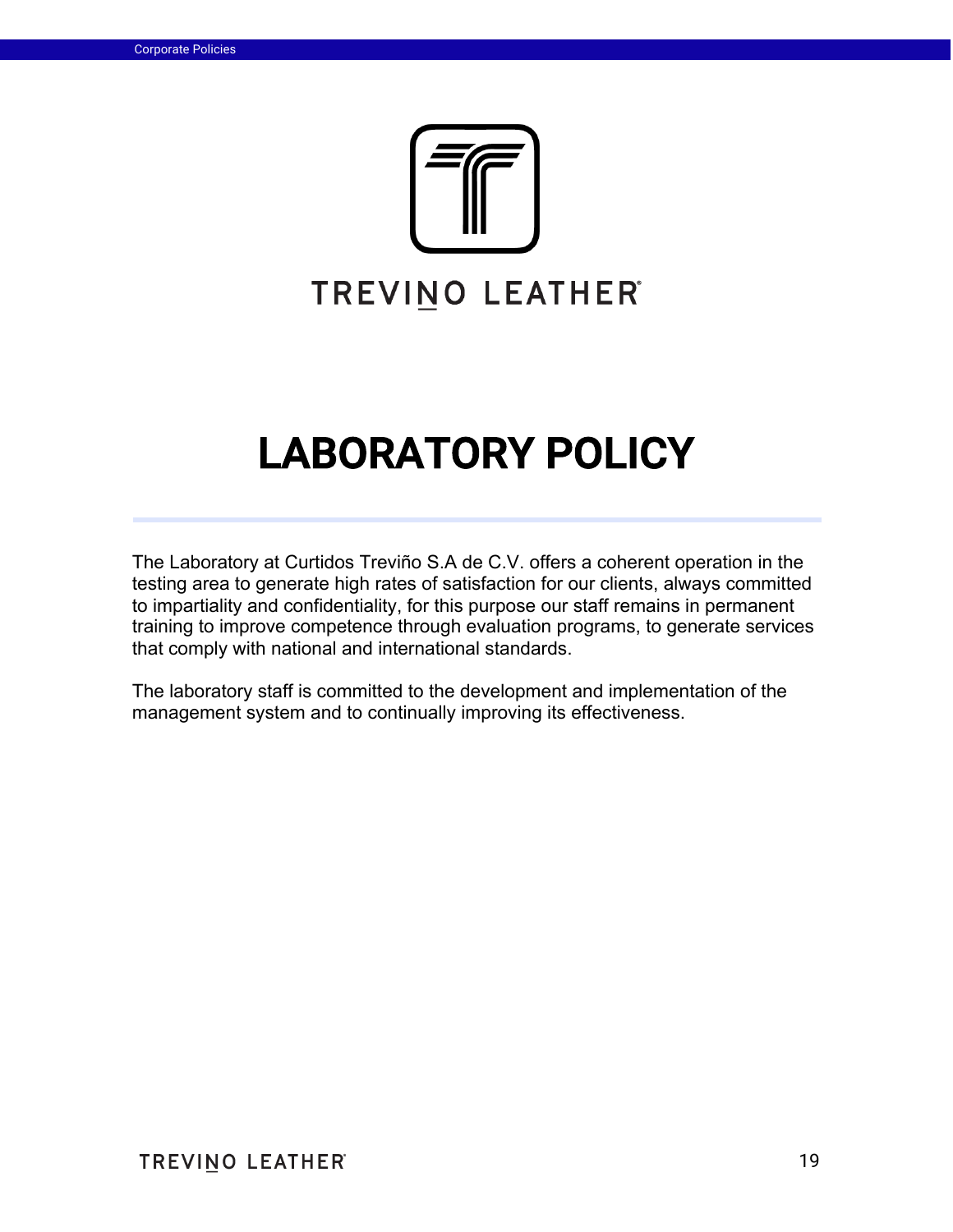

# POLICY OF NO ABUSE AND ABUSE

It is the duty of everyone in the company to promote and guarantee respect and protection of human rights; likewise protect the rights of all of us who make up this company in such a way that working hours, salaries and other benefits are granted fairly.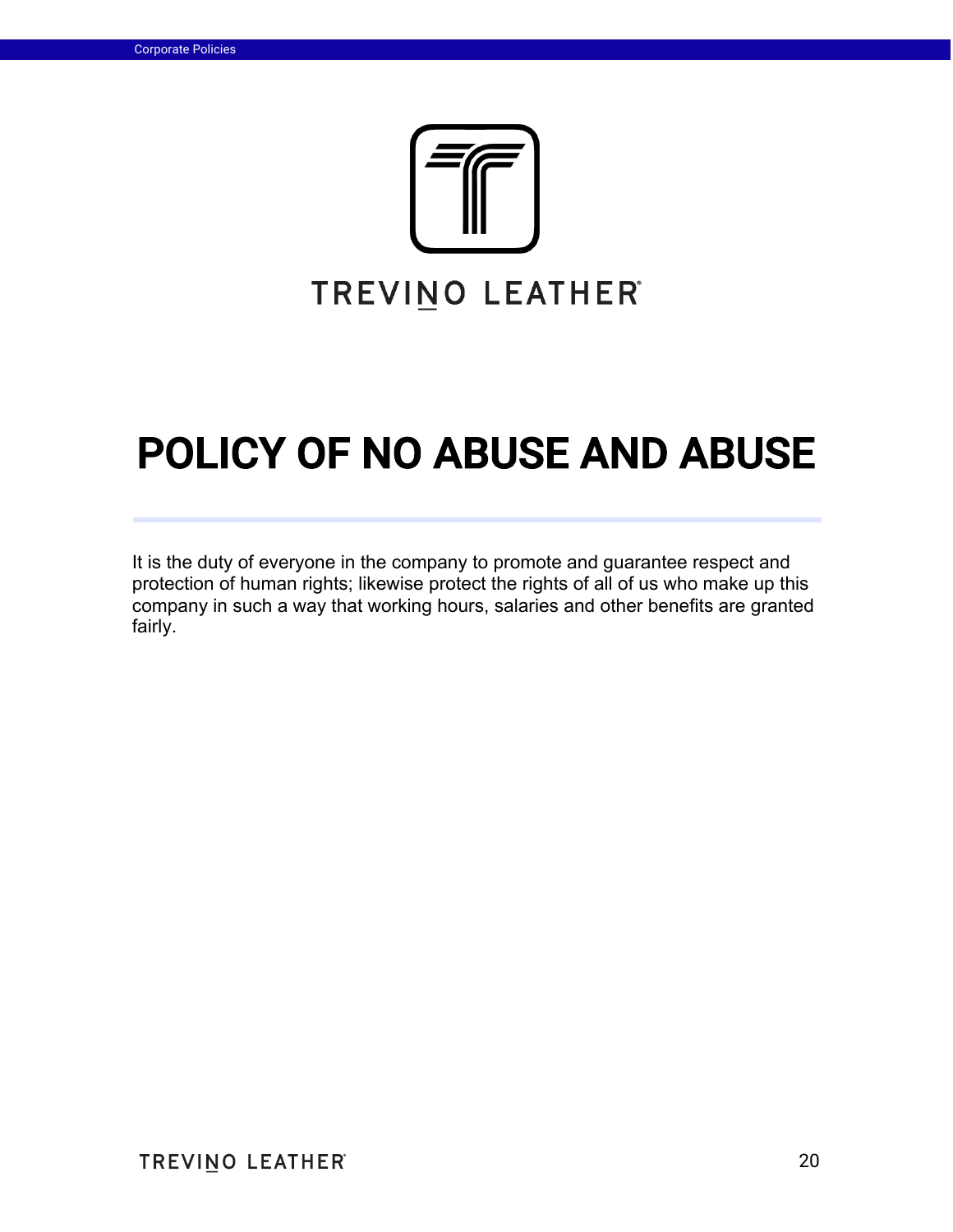

# POLICY OF NON-RETALIATION TO PLAINTIFFS AND ACCUSED

Curtidos Treviño will not tolerate retaliation against any employee who has filed a complaint, so no employee should take, directly or indirectly, retaliation against another employee who has filed a complaint.

The Ethics Committee will take the necessary measures in each case to ensure that retaliation does not occur in the terms indicated in this policy.

In the event of retaliation against a collaborator who has filed a complaint, the Ethics Committee will take the necessary measures against the collaborator or collaborators who have taken the indicated reprisals, in addition to taking measures to prevent their reocurrance.

Retaliation by any employee against another who has submitted a query or complaint will be considered a serious offense.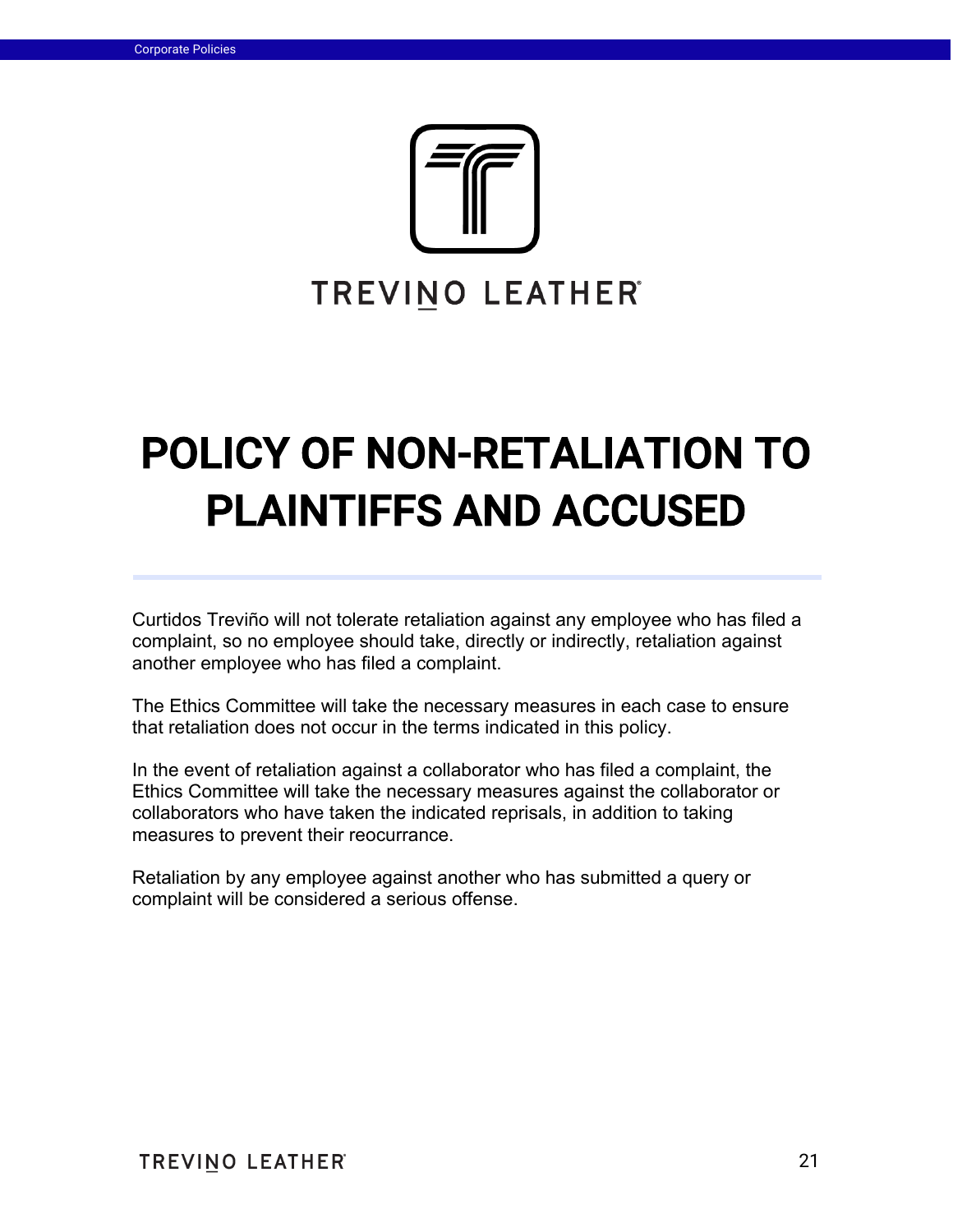

# PSYCHOSOCIAL RISK PREVENTION POLICY

At Curtidos Treviño S.A de C.V., the prevention of workplace violence and the promotion of a favorable organizational environment is a priority to have a sustainable organization that meets the regulatory requirements and those of our clients.

It is the obligation of supervisors, managers and directors to apply this policy. Acts of workplace violence are not tolerated, as well as any incident that encourages psychosocial risk factors or actions against the favorable organizational environment.

We have an anonymous report that does not allow retaliation and avoids abusive or unfounded claims that guarantees the confidentiality of the cases.

The exercise of the rights of the personnel to observe their beliefs or practices or to satisfy their needs related to race, sex, religion, ethnicity or age or any other condition that may give rise to any other type of discrimination is respected.

Spaces for participation and consultation are created, taking into account the ideas of workers and employees.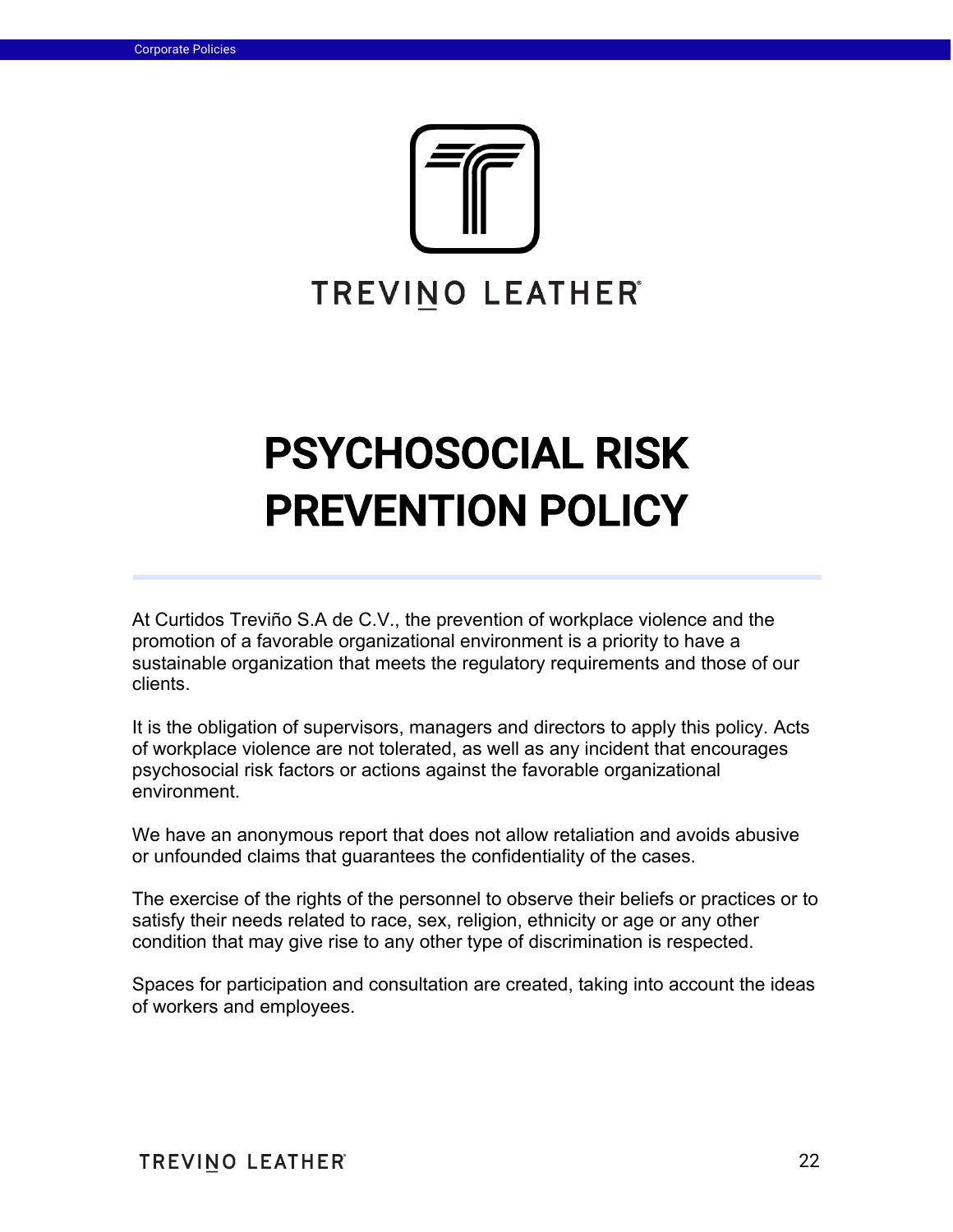

# SUPPLIERS POLICY

Our challenge is to find potential suppliers who can offer products and services in accordance with our selection criteria and our commitment to quality and customer satisfaction. The criteria and modes of interaction that we apply to suppliers are intended to ensure quality, uninterrupted delivery of the products and services agreed with them. As well as ensuring correct management of issues such as environmental protection, code of conduct for manufacturers and suppliers, and code of ethics; in which suppliers are also related when applicable.

Curtidos Treviño's supplier policy aims to:

- Establish relationships with those suppliers that offer the best practices, cost, service and quality (Selection Criteria for Curtidos Treviño).
- Make purchases from a limited number of excellent suppliers.
- Find the lowest cost of supplies, taking into account not only the price, but other factors such as quality, service, logistics.
- Engage with suppliers that have quality management system certifications.

Involve suppliers in Curtidos Treviño's environmental management system, to reduce the environmental impact of all work activities carried out in their production plants.

Give priority in the evaluation of suppliers to those with whom they have an ISO 14001 accreditation.

Establish relationships with suppliers based on respect, honesty and ethics.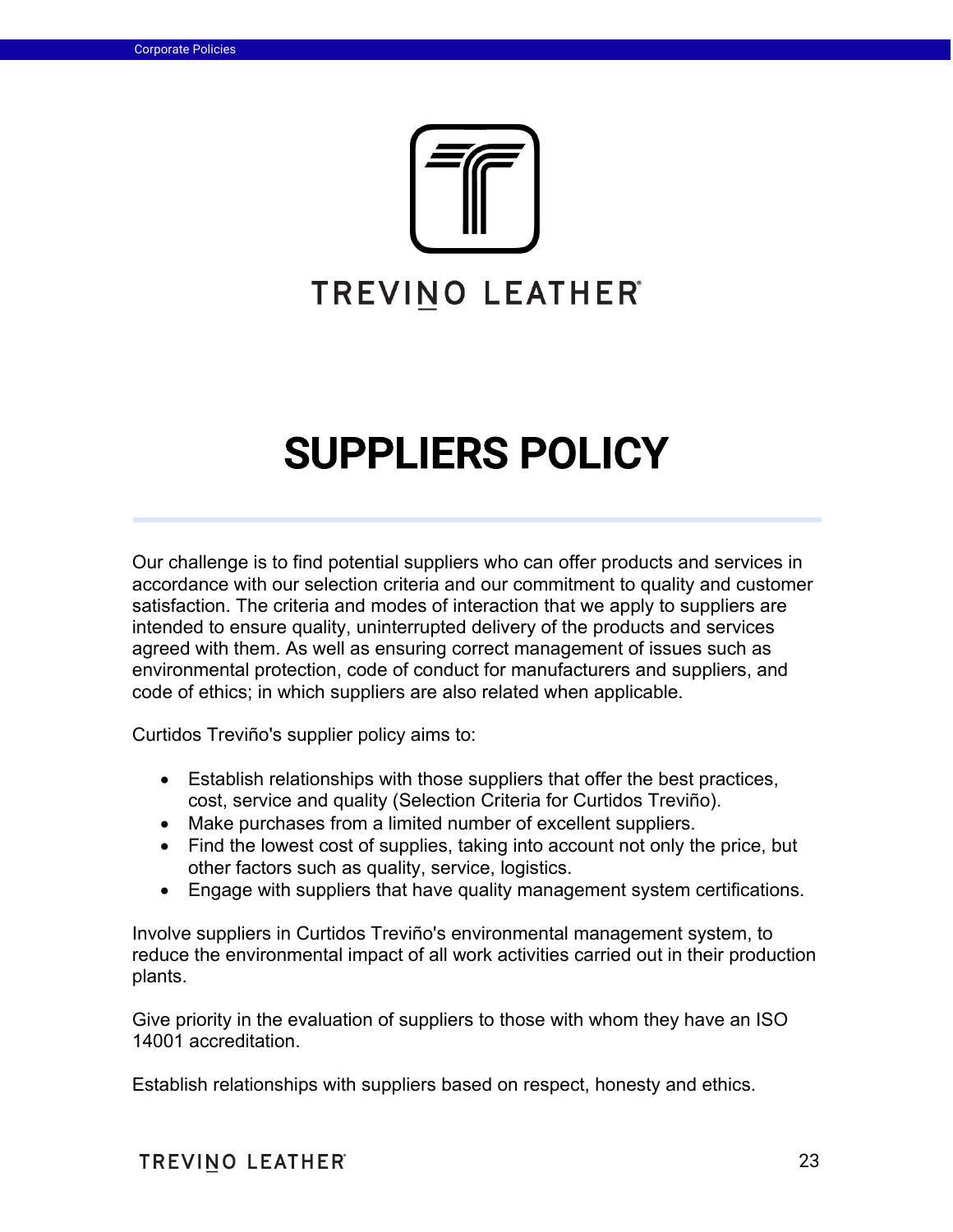Suppliers related to Curtidos Treviño must undertake to respect the human and labor rights of all employees hired, as well as to involve and transmit these principles to their business.

The corresponding commercial and confidentiality contracts must be signed.

Establish commercial relationships that are not based on offering, granting, requiring, and / or accepting, gifts or gifts, favors or compensation, in cash or in kind, whatever their nature, that may influence the decision-making process.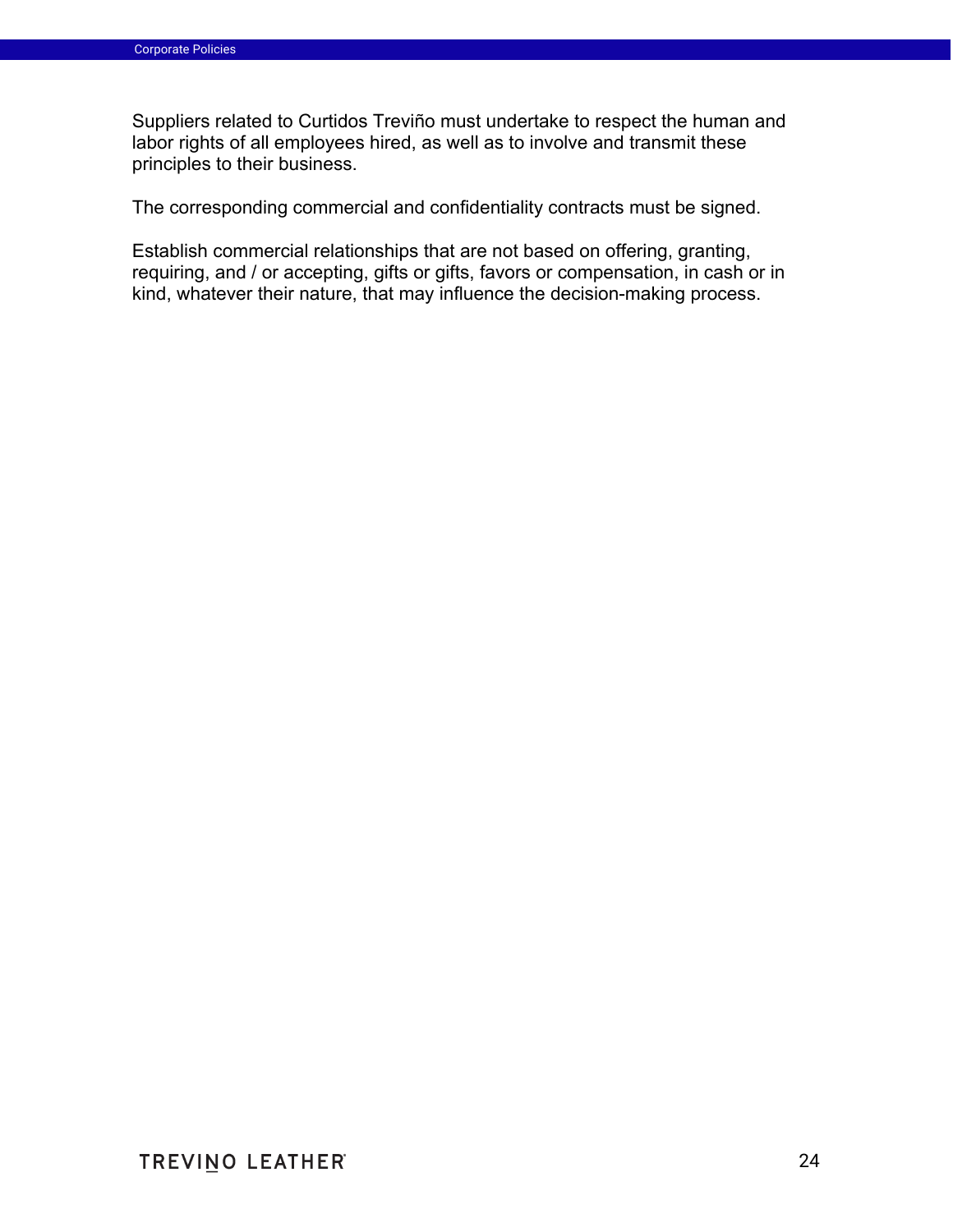

# ACKNOWLEDGEMENTS POLICY

Curtidos Treviño has adopted the recognition of staff as a philosophy of action that aims to strengthen, through recognition, encouragement and motivation of staff to influence the improvement of company processes.

Said policy is identified with the following guidelines:

- Analyze individual achievements and, based on them, agree on starting standards of what is considered an ideal performance.
- Start an incentives program for staff performance. This program has the particularity of being oriented to all personnel.

The purpose of this policy is to motivate and create the favorable motivational conditions for the company's personnel to develop, granting certain benefits to personnel who stand out for their work.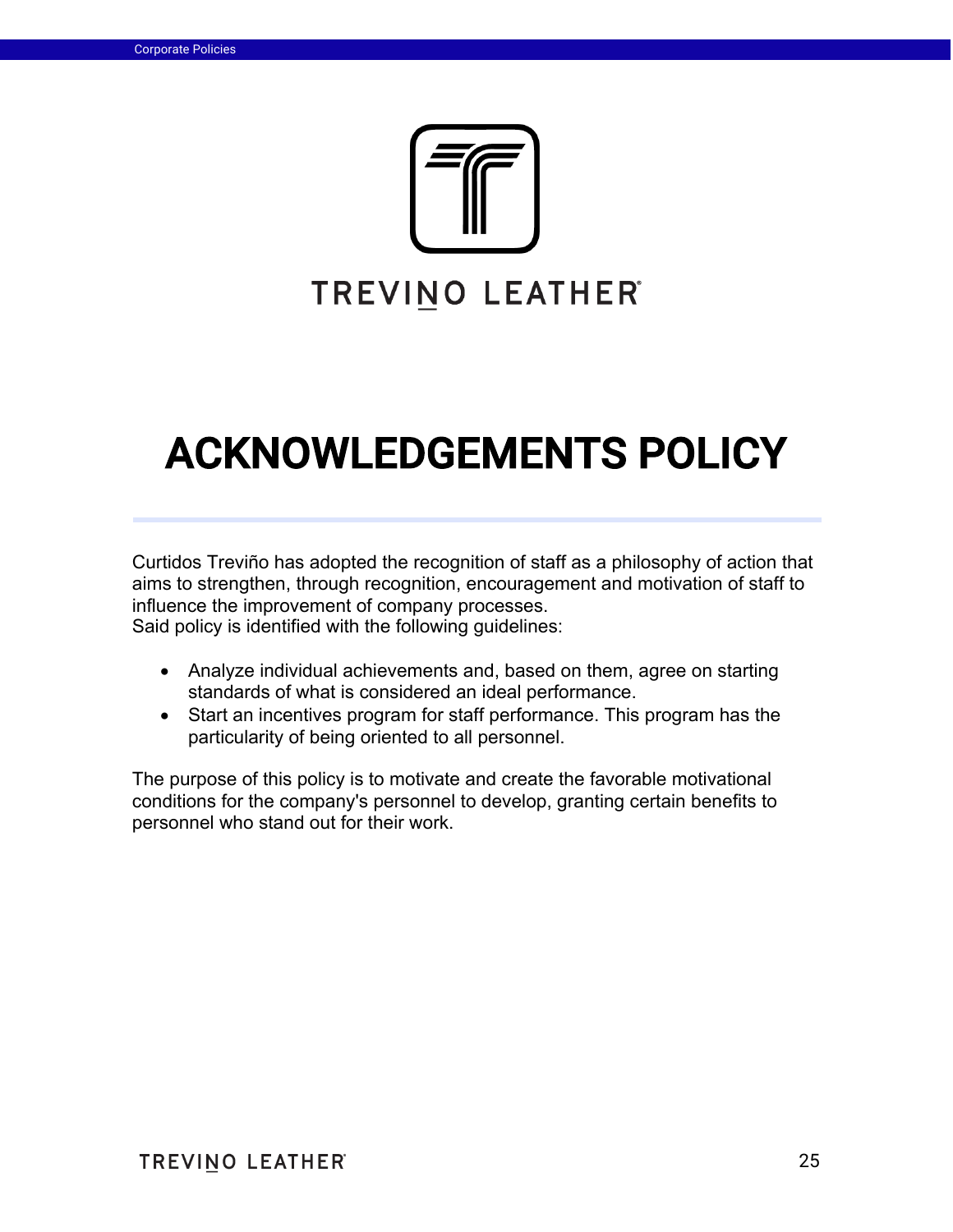

# RECRUITMENT AND SELECTION POLICY

In the context of Curtidos Treviño as a growing company, it is important to have competent collaborators with potential, who contribute to sustaining this growth in the medium and long term. Each time a vacancy occurs, either due to the creation of a position and / or the absence of the occupant in the position, a series of processes and resources are initiated, both internal and external to identify, recruit and evaluate the most important people qualified for the position requested. It should be an essential concern of Curtidos Treviño, to incorporate human resources of excellence and consistent with the organizational culture, that is, competent and adaptable people who, through their performance, contribute to increasing the competitiveness of the company in a context of collaboration and respect. For the purposes of this policy, we will understand by recruitment and selection the following concepts:

- Recruitment is the "process of identifying and recruiting qualified candidates to fill vacancies." The recruitment process begins with the search (request for the provision of personnel) and ends when the job applications are received ".
- Personnel selection is "that structured and planned activity that allows, evaluating and identifying, with a predictive character, the personal characteristics of a set of candidates that differentiate them from others and make them more suitable or close to a set of characteristics and capacities previously determined according to the profile of the position, so that it is performed efficiently ".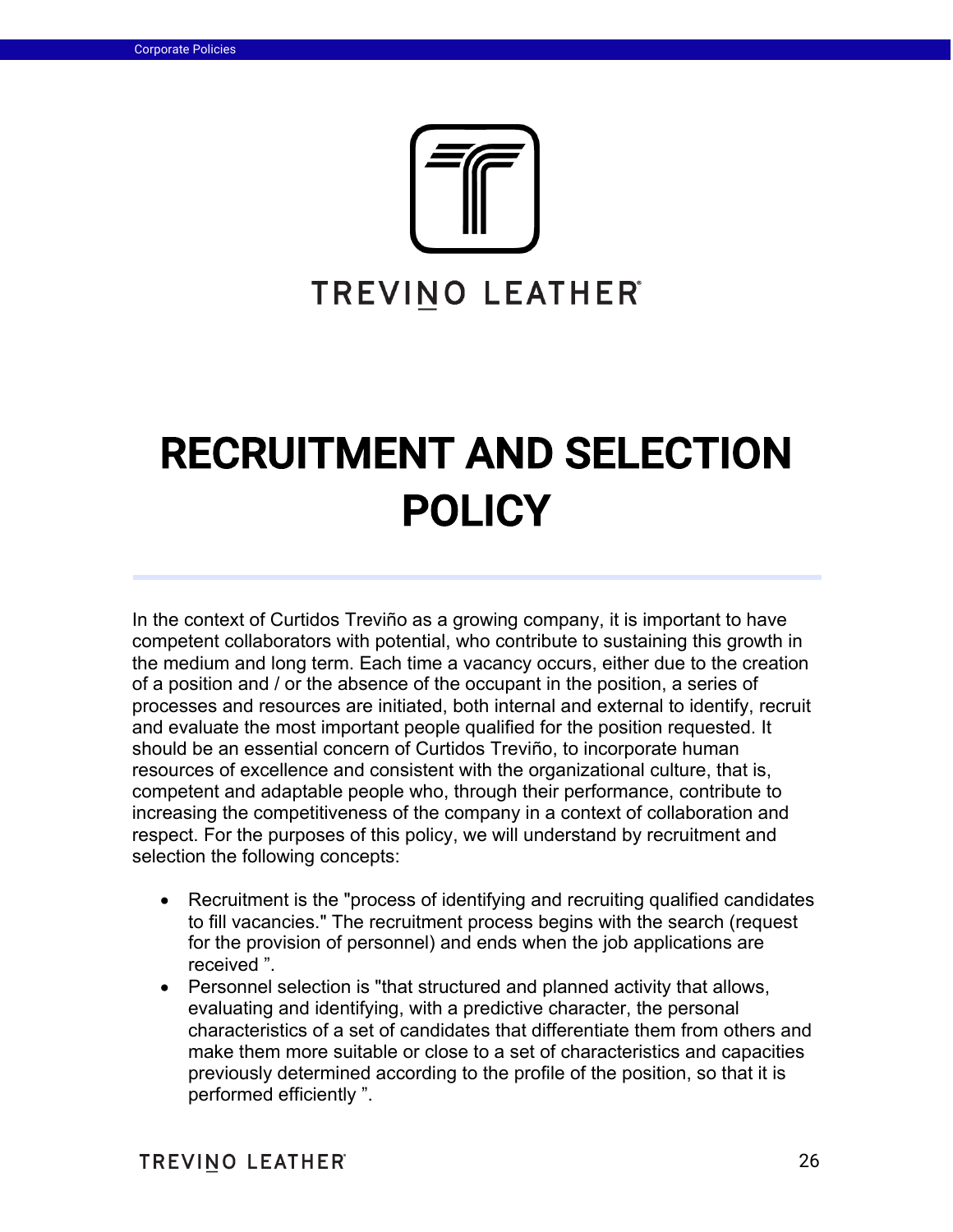Curtidos Treviño S.A. de C.V., promotes a transparent policy of recruitment, selection and provision of positions, which guarantees the incorporation of the most qualified people for the positions to be filled.

The basic premise in the development of these policies is the following:

*In any recruitment and selection process, the pertinent measures must be adopted to ensure objectivity, transparency, non-discrimination and equal conditions.*

It is prohibited for any employee of the company to spontaneously and independently decide that a person starts and / or establishes a working relationship with the company.

It will be essential, in all cases, to carry out a formal selection process and have the authorizations of the Human Resources Management to initiate said relationship. The provision of a position will be subject to the following rules:

- a. The selection process must be endorsed by the form called "Personnel Requisition" (RH01F0100), in which the relevance of providing the position must be verified.
- b. All provision of positions will be made through a recruitment and selection process, which can be covered by external provision or internal mobility.
- c. Any personnel requirement that implies an increase in salary must be approved by the Human Resources Management and General Management. Likewise, to complete the contract of any applicant, the Human Resources Management must have the approval.
- d. The direct head of the position to be provided, will participate in the selection process by defining the profile, interviewing and, as a consultation instance, in the final selection of the candidate for administrative positions and middle management.
- e. The notices of the selection processes must not contain biases of any kind, nor use discriminatory language, nor require personal information that exceeds the requirements of the position and does not refer directly to it. Within the requested requirements, no distinctions, exclusions or preferences based on race, color, sex, age, marital status, union, religion, political opinion, national ancestry, disabilities, sexual orientation or social origin may be applied nullify or alter equal opportunities or treatment in employment.
- f. There are the following minimum entry requirements, which are applicable to any position that needs to be covered at Curtidos Treviño:
- Level of Formal Education: Education will be based on the profile of the position defined in the job description; however, the minimum level required to enter the company is complete / truncated basic education.
- Age: minimum 18 years old.
- Nationality: Mexican and any other, that proves legal stay in the country and permission to work.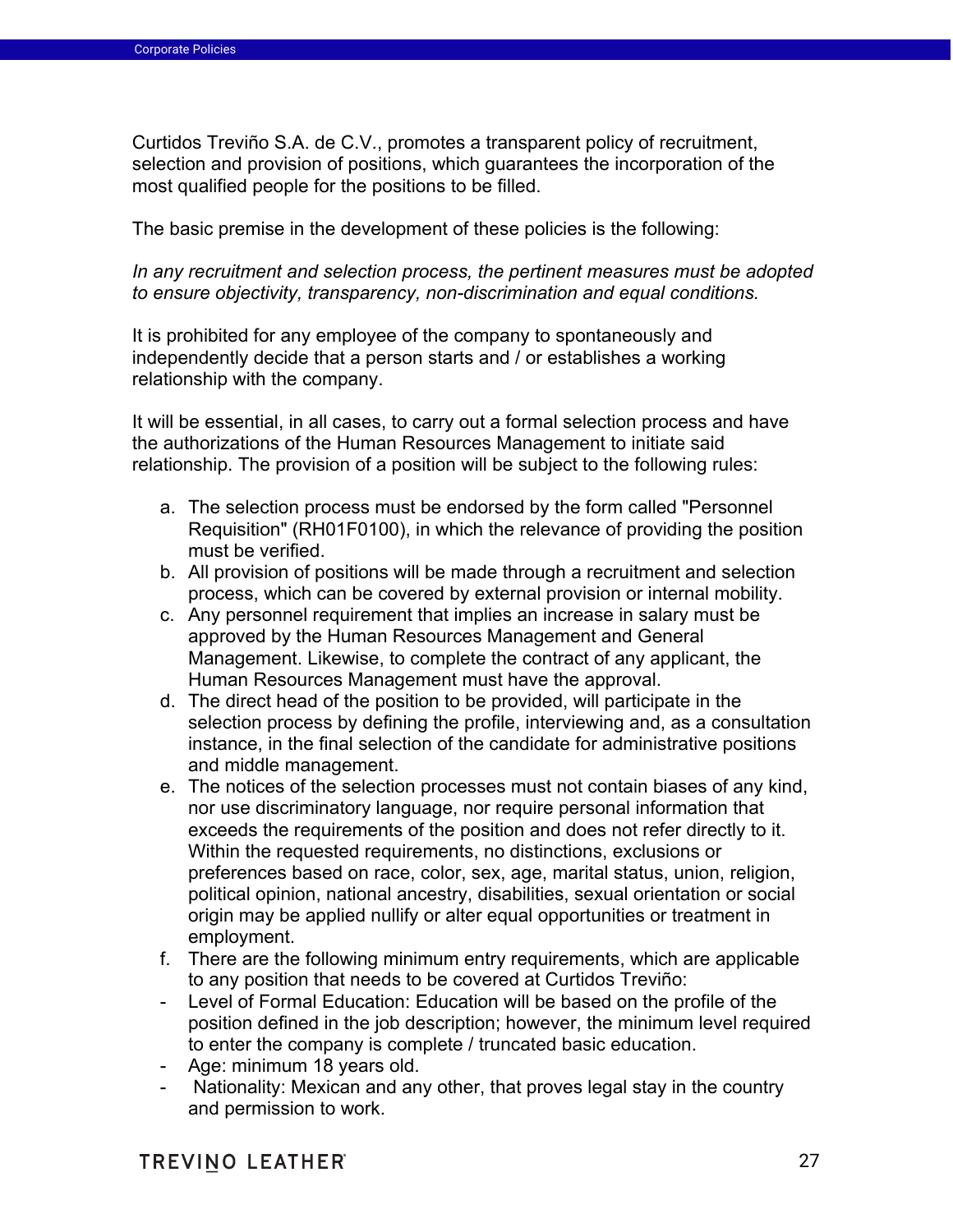- Relationship: Any person may apply to Curtidos Treviño, even if they are related to a current collaborator, as long as they are not dependent on each other in hierarchical order.
- Personal Presence: Adequate presence, treatment and correct use of language are expected.
- Psychological Profile: Refers to the set of intellectual and personality characteristics that every applicant must have to perform successfully in their position. Specific psychological requirements are considered according to the functions of the position.
- Physical profile: Applicants who present a disability that requires an adaptation for the application of the selection tools and their subsequent incorporation to the position, must inform them in their application, for the purpose of adapting them and thus guaranteeing non-discrimination for this reason.

To ensure that the hiring policies of Curtidos Treviño S.A. de C.V. are met, all candidates for vacant positions must be hired by the Human Resources Management.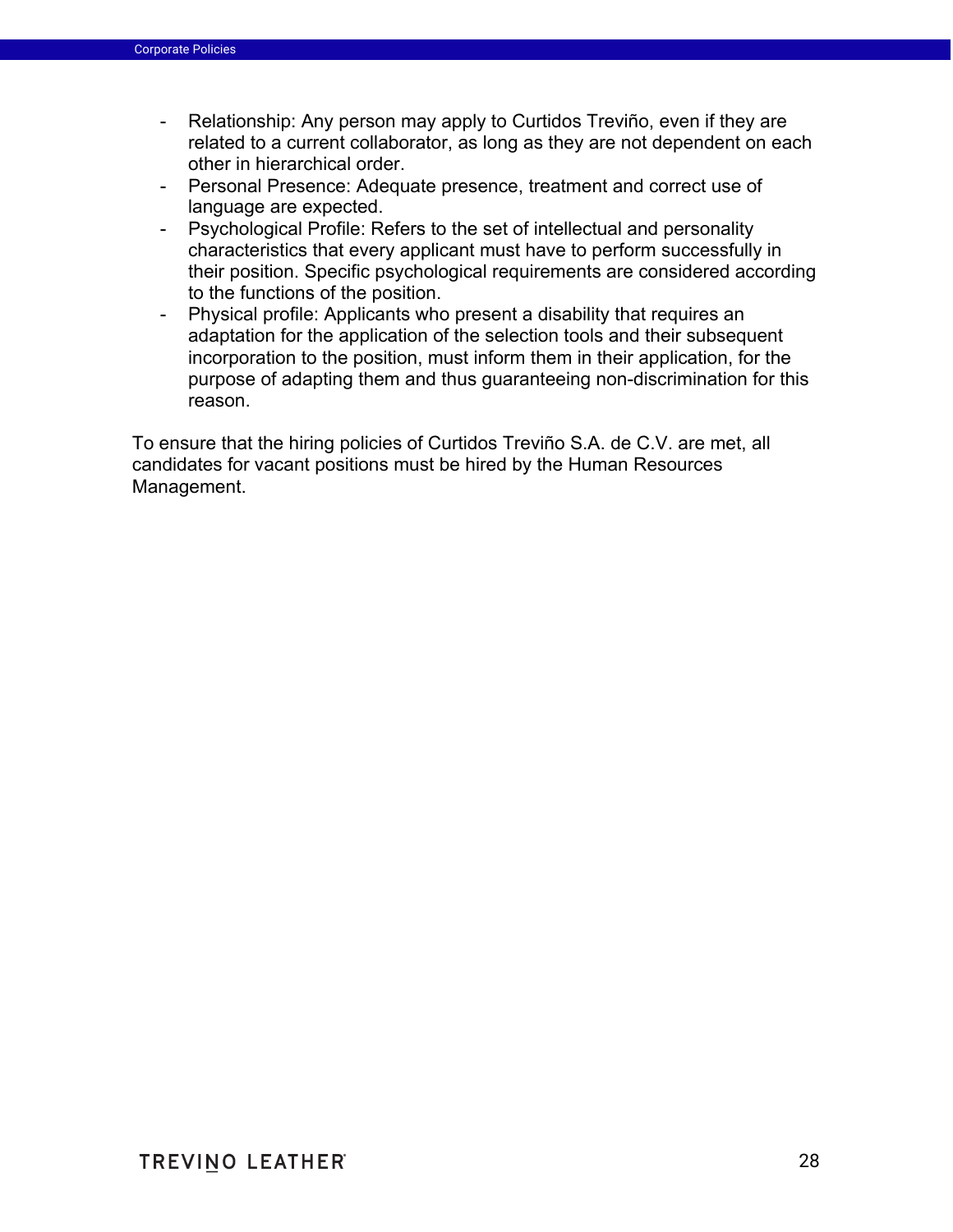

# HUMAN RESOURCES POLICY

At Curtidos Treviño we know that healthy interaction with and among people is vital to achieving the company's objectives. For this reason, it is important to have a set of rules that help us to have an adequate corporate development.

In the company we will always seek to have the best possible people who can contribute their knowledge and skills in favor of the desired results, regardless of race, marital status, unionization, physical disability, disease, religion, sexual orientation, political opinion, age, nationality or gender, or any other condition protected by law that affects any fundamental right of people

The company will guarantee equal fair treatment for all employees, including compensation, which will be based solely on merits and skills.

Every day, in all processes, we must communicate, guide and act in accordance with our values, regulations, code of conduct and ethics.

We are aware that the best work team must be formed in the best possible way to guarantee personal and professional growth; It is necessary to measure and evaluate performance, behavior and actions in order to provide feedback, motivate and support the professional and personal growth of all the personnel who work in the company.

Curtidos Treviño and its staff recognize that we operate and belong to a community that requires support from us to improve its environment; our daily practices will always be considering the needs of the community and what is best for it.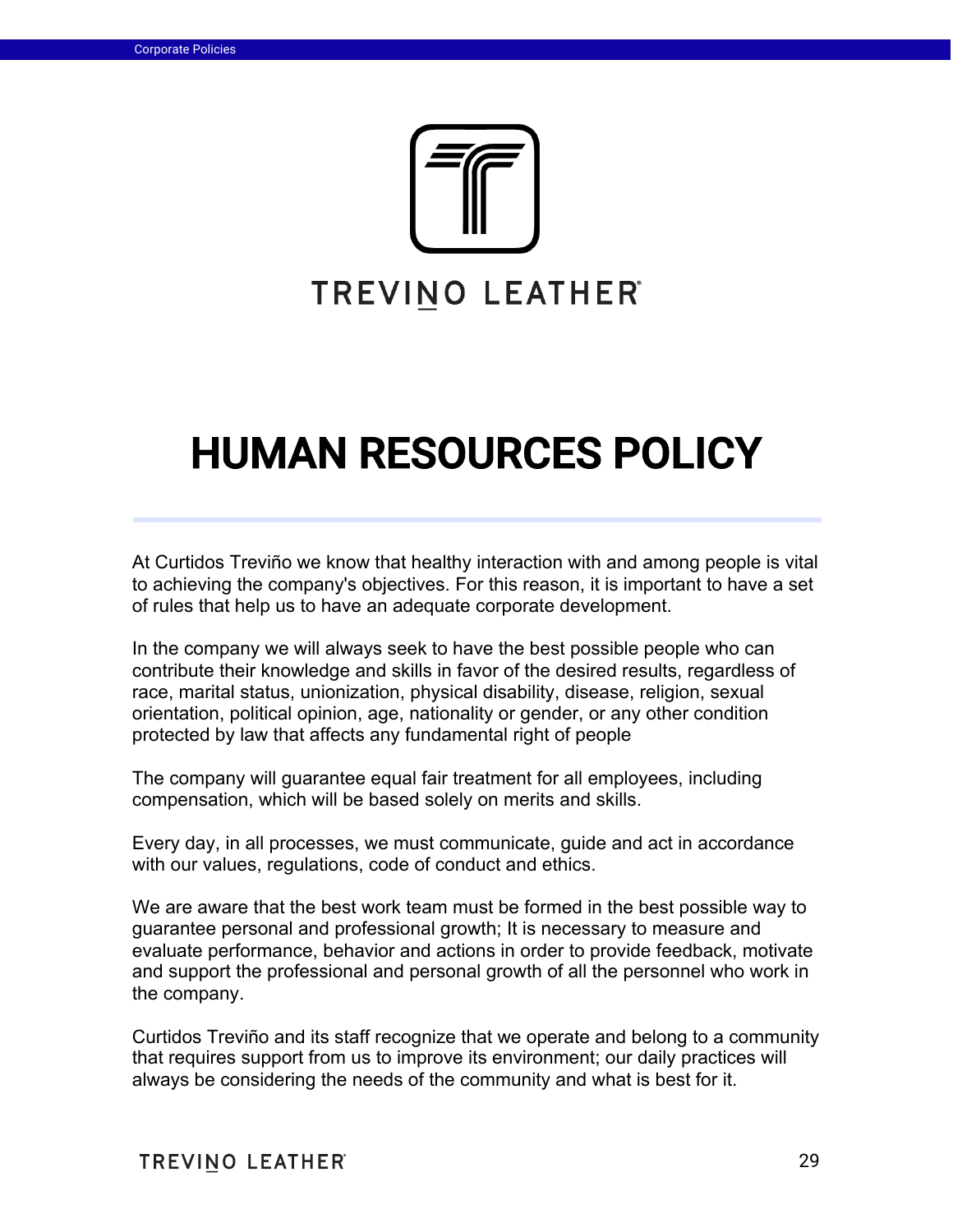

# SOCIAL RESPONSIBILITY POLICY

Curtidos Treviño S.A. de C.V. conceives social responsibility as a fundamental part of its business strategies to contribute to the generation of economic, social and environmental value, seeking the preservation of the environment and the sustainability of future generations.

The company must take into account that its activities affect, positively or negatively, the quality of life of its employees and of the communities in which it operates.

Adhering to strict compliance with laws, regulations, standards and commitments, the organization promotes ethical behavior among its stakeholders through its code of ethics.

Our principles are based on:

- Transparency towards our stakeholders with the dissemination of relevant and truthful information.
- In the adoption of the ten principles of the United Nations World Pact, as well as dignified, equal treatment and without discrimination of any kind within our organization and with or towards interest groups.
- Create links with surrounding communities.
- Ensure that Curtidos Treviño's activities and operations generate the least possible impact on the environment.
- Promoting fair market practices.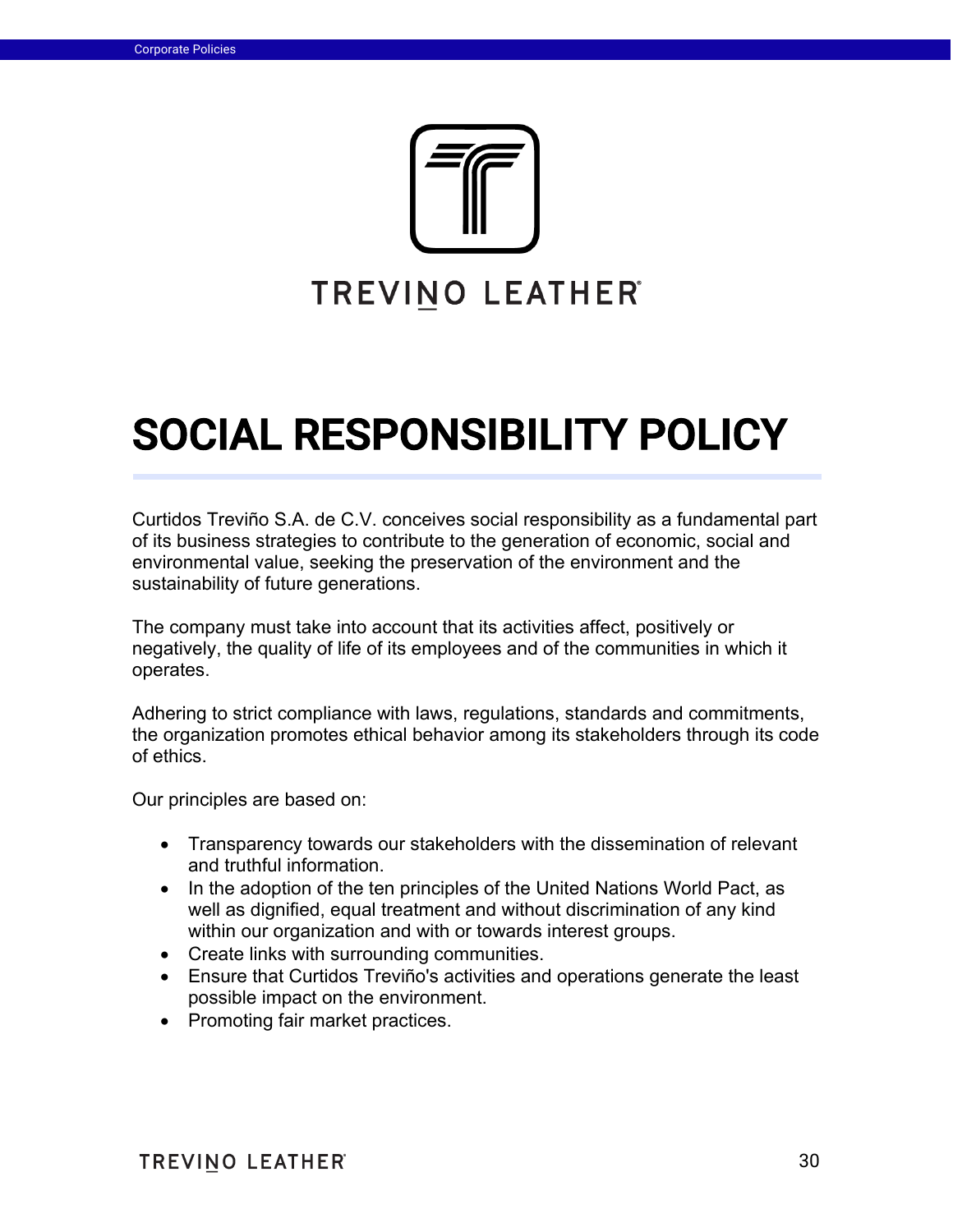

# MINIMUM WAGE POLICY

The wages and salaries paid to our workers will always be in accordance with the provisions of the current Collective Agreement.

The company will try to pay the workers a fair salary that is higher than the minimum wage in our geographical area and in accordance with the role performed.

The company also agrees that it is the one that pays all wages and salaries and not a third company.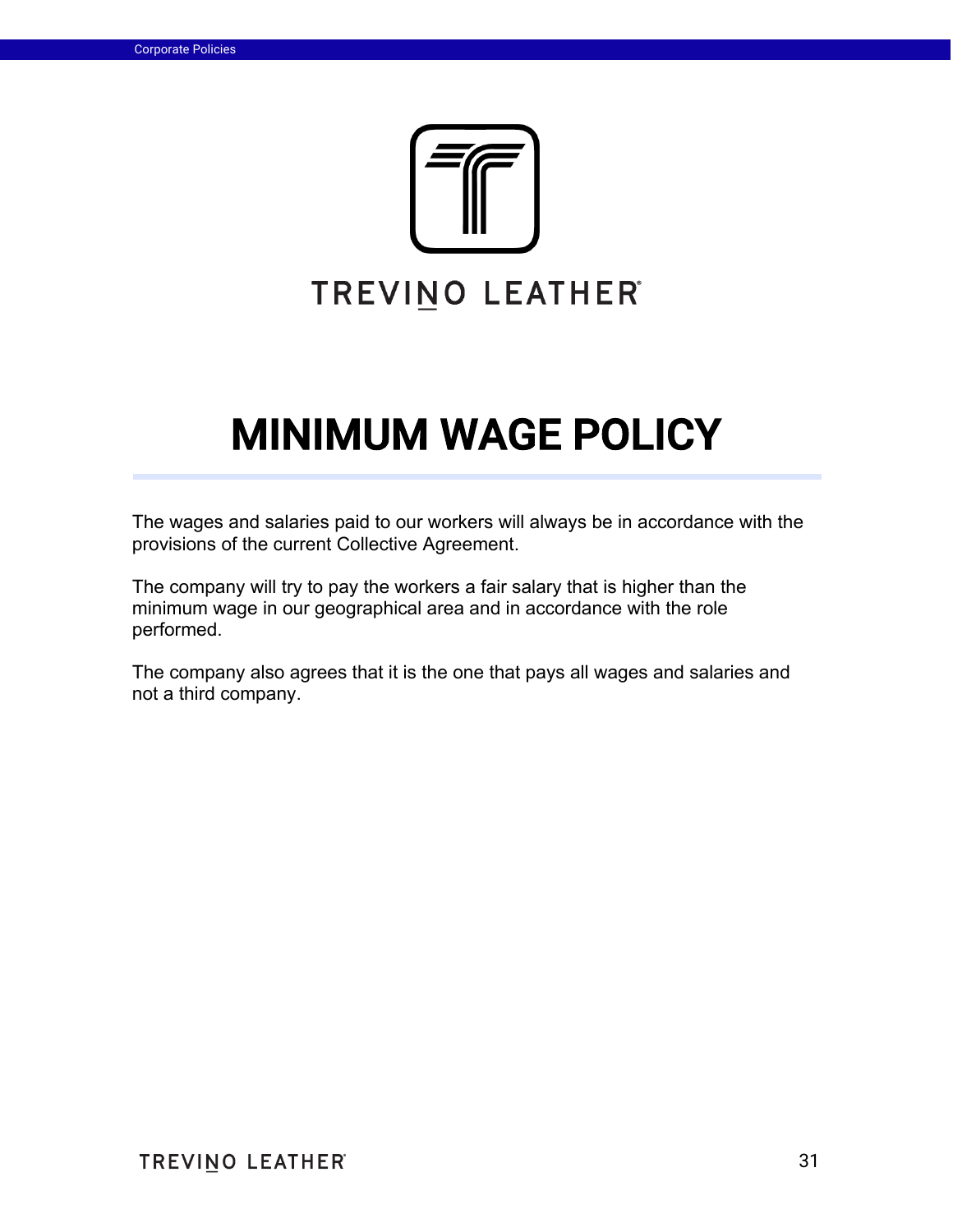

# OCCUPATIONAL HEALTH AND SAFETY POLICY

Curtidos Treviño S.A. de C.V. is committed to Occupational Health and Safety being present in each of our processes, to prevent injuries and the deterioration of health. That is why we are committed to meeting the following principles:

- Identify, evaluate and control the dangers and risks inherent to our activities that may affect the safety or occupational health of all our employees, and non-employees during their stay at our facilities.
- Ensure that our current and future operations and processes comply with applicable occupational health and safety legislation and other requirements defined by management.
- Ensure that the necessary measures and facilities are in place so that employees with a physical disability can carry out their work safely and without risk.
- Motivate, train and educate our employees to carry out their work safely and healthily by encouraging their consultation and participation.
- Carry out periodic reviews and audits of our management system to verify and evaluate the fulfillment of goals, objectives and opportunities.
- Safeguard people and property, ensuring a workplace free of occupational injuries and illnesses, establishing actions for continuous improvement of our occupational health and safety management system.
- Prevent drug addiction and disease by keeping employees informed through health campaigns.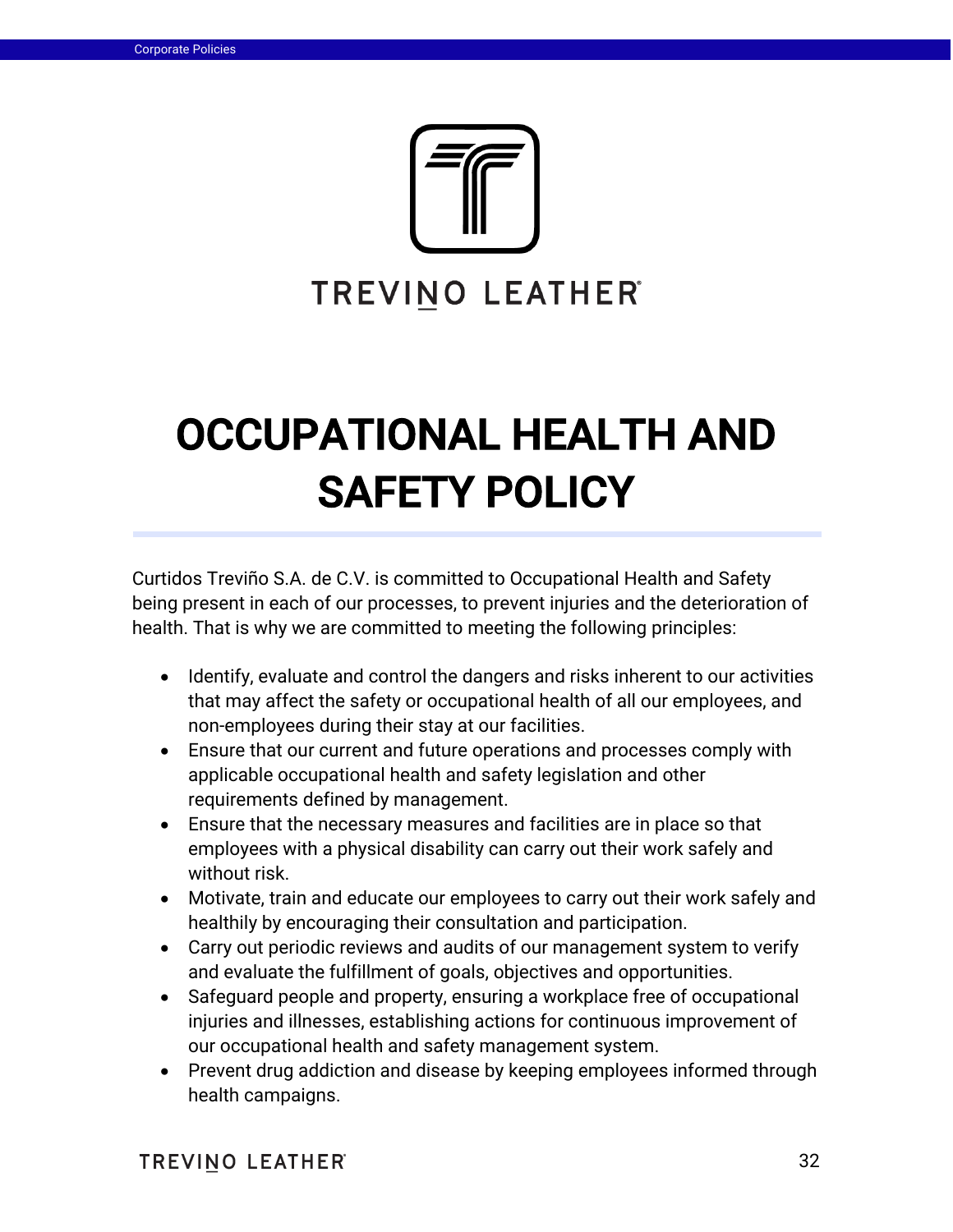

# CHILD LABOR POLICY

Child labor takes away the precious time of childhood, does not allow its development or education; For this reason, this company will NOT hire people under 17 years of age under any circumstances. Those hired under 18 years of age and over 17 years of age will perform functions where it is not required to operate a machine or there is no exposure to chemical products.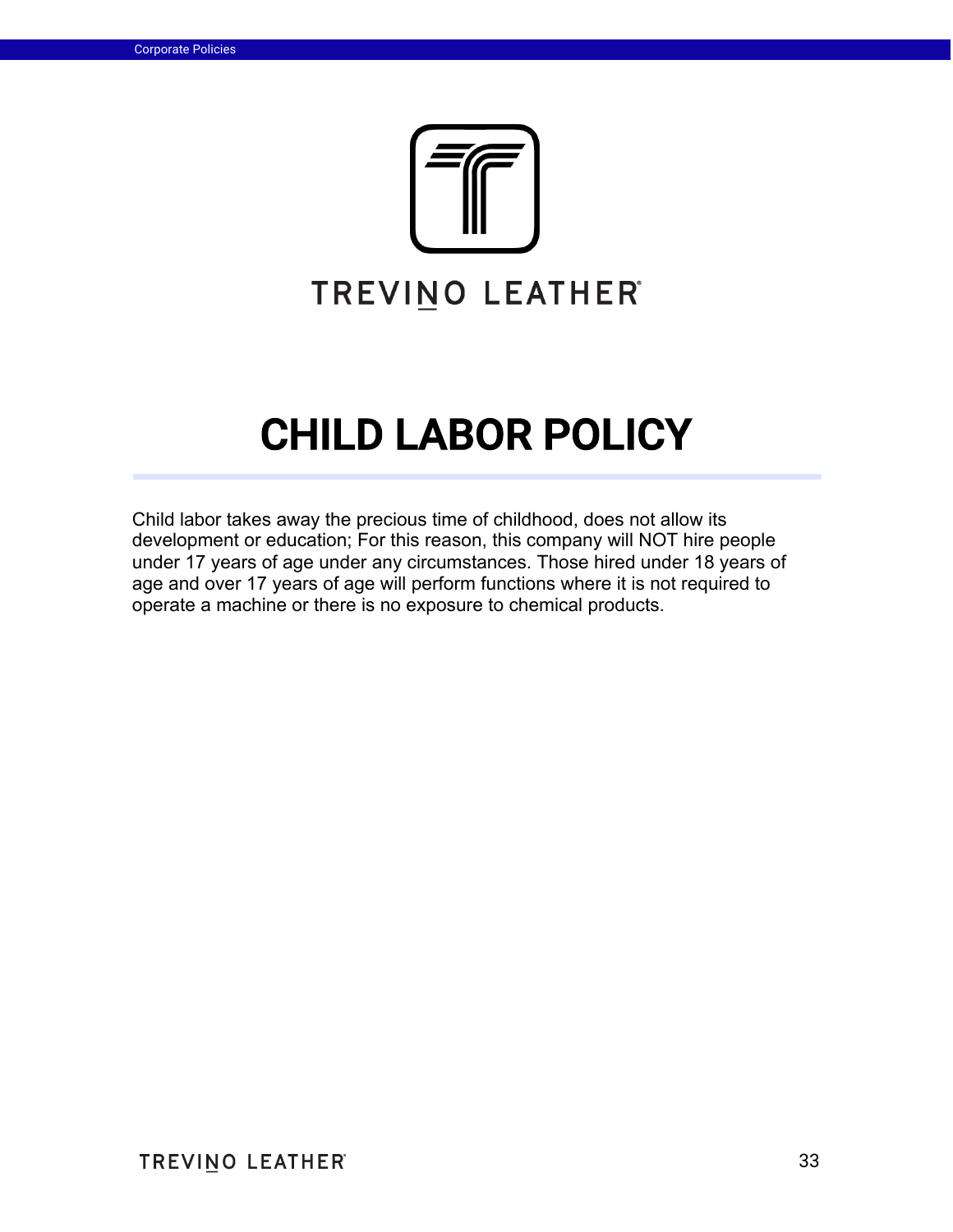

# VOLUNTEER POLICY

As part of the culture of Curtidos Treviño, S.A. de C.V., those of us who work in the company promote social commitment, seeking to contribute to the improvement and development of projects and programs aimed at the communities in which we live and operate.

For this reason, we encourage our collaborators to be an active part of them through their volunteer work, social actions and / or their donations of time and knowledge.

This corporate citizenship is experienced in our company as part of the social responsibility strategy and is reflected in this Corporate Volunteering Policy, which establishes the commitment of our employees and their families, with our stakeholders and the communities to which we belong.

This Policy applies to all its collaborators nationwide and establishes that:

- All employees can actively participate in social programs and projects that promote the development of the communities in which Curtidos Treviño operates.
- The hours dedicated to volunteer activities must not interfere with their work responsibilities, the fulfillment of projects, their daily performance or put the optimal operation of the company at risk.
- Each volunteer must schedule their activities and inform their immediate boss of the hours in which they will carry out their work, since the hours allocated to social actions should not be recovered.
- The participation of collaborators, during working hours, is subject to the authorization of their immediate boss.